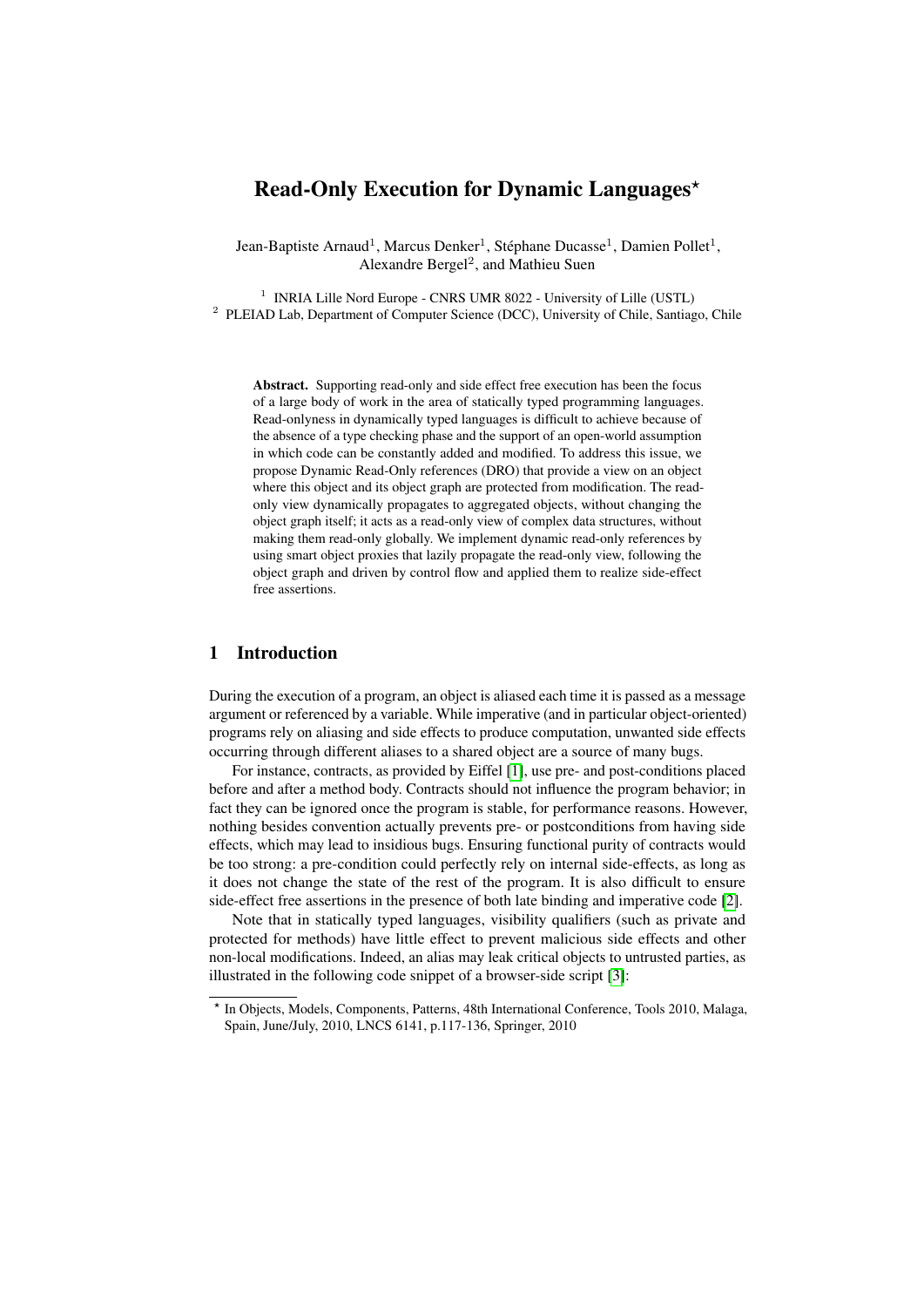class DocumentProxy {

// public API goes here private var docServerSocket = new ServerSocket(...); public hole() { return docServerSocket }}

In this example, the *public* method hole() returns the object referenced by the *private* variable docServerSocket. While we cannot affirm whether this code is poorly designed (it essentially depends on how hole() is used), the encapsulation DocumentProxy defined for itself is definitely broken since docServerSocket can be modified at will once obtained from hole(). A number of mechanisms have flourished to address this situation. They may be classified as either (i) enforcing that a reference cannot escape based on *aliasing control*, or (ii) allowing only non-modifiable methods to be invoked using a *limited interface*.

Alias Control. There have been a number of proposals to detect aliasing problems and control them in statically typed languages [\[4](#page-16-3)[–7\]](#page-16-4). Ownership types [\[6,](#page-16-5) [8\]](#page-16-6) allow objects to participate in more than one container while Balloon types [\[5\]](#page-16-7), Islands [\[4\]](#page-16-3) don't. In the latter case they forbid objects inside the aggregate to refer to objects outside it, making it impossible to share an object between two containers. Ownership types [\[6\]](#page-16-5) provide full alias encapsulation. They statically restrict programs so that no aliases may *escape* an aggregate object's encapsulation boundary.

Dynamic object ownership [\[3,](#page-16-2)[9\]](#page-16-8) is one of the rare answers to this problem in the context of dynamically typed languages. Dynamic ownership protects aliases and enforces encapsulation by maintaining a dynamic notion of object ownership and restricting messages based on their ownership. It classifies aggregated objects into purely internal ones (the representation) and the ones which may be accessible in read-only mode from the outside (the arguments).

Limited Interface. In this family of solutions, references can leak and objects can be freely accessed, but their interfaces are restricted. Several approaches have been proposed, such as capabilities which control the interface of an object [\[10](#page-16-9)[–13\]](#page-16-10). In these approaches, an object offers a limited interface when it wants to limit access. Birka *et al* add a readonly type qualifier, which makes all state transitively reachable from a read-only reference immutable [\[14\]](#page-16-11). Encapsulation policies also propose different per-reference encapsulation interfaces [\[15,](#page-17-0) [16\]](#page-17-1).

Our solution: Dynamic read-only references. Objects do not exist in isolation but are connected to other objects, thus forming a graph. In this case, there is a need to control when side effects can occur and how the immutability propagates to aggregated objects. In particular, the same object may need to offer full access from a reference, but be read-only from another reference. This situation occurs, for example, when one implements side-effect free assertions or Design by Contract precondition checks. The objects involved in the assertions should not be modifiable from the assertion itself, but they can be referenced and changed from other parts of the program. Another example is when an aggregate object should be able to mutate its elements and at the same time give read-only references of such elements to its clients [\[3,](#page-16-2) [9\]](#page-16-8).

Instead of relying on static types (which we simply cannot in a dynamic language) or restricted interfaces, we opt for an approach based on dynamic immutability propagation over an overlay of references starting from an object. Our solution to support dynamic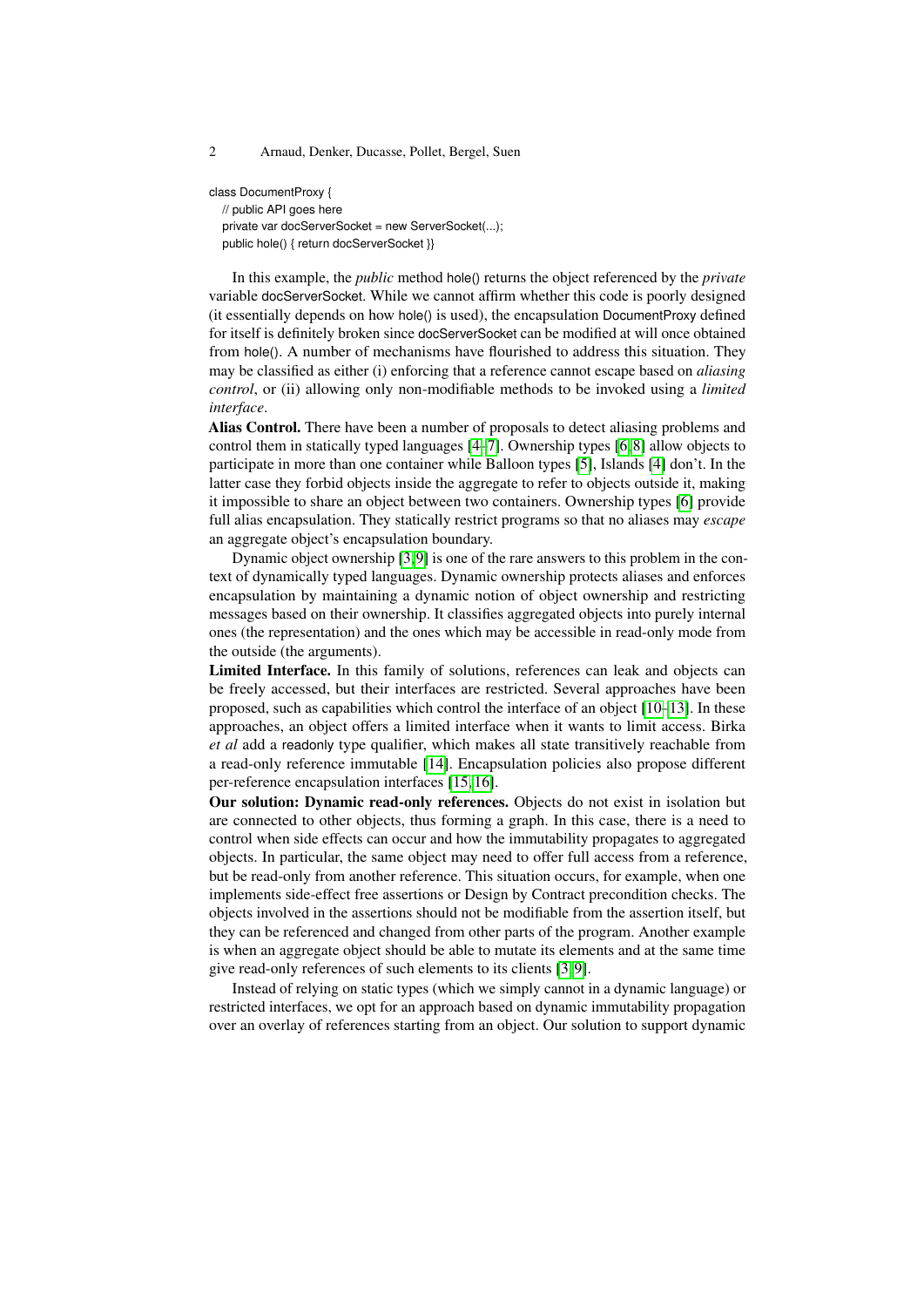

<span id="page-2-0"></span>Fig. 1. A control flow lazy propagation of readonly.

read-only references (DRO) in dynamically typed languages is the following: A readonly reference is a transparent proxy where methods attempting side effects raise an exception instead. By transparent, we mean that, from a programmer perspective, it is not possible to tell the object apart from its proxy.

Finally, our approach is dynamic in the sense that object immutability is lazily propagated *following the execution flow and without modifying* the object graph itself. Figure [1](#page-2-0) shows that two objects c1 and c2 refer to o which in turn refers to 01 and 02 and so on. A readonly reference to o is a dynamic layer following the control flow of the execution (here object o2 was not involved in the execution while o3 and o4 were). From the perspective of the readonly reference on o it is not possible to modify the state of the reached objects (o, o1, o3, o4). However via the objects c1 and c2 the object o can be modified.

## Contributions. In this paper:

- We identify the problems with immutability and the need for dynamic read-only views and its propagation in an object graph (Section [2\)](#page-2-1);
- We propose a flexible model of dynamic read-only execution adapted to dynamically typed languages based on the lazy propagation of object immutability without object modification, and illustrate it (Sections [3](#page-3-0) and [4\)](#page-7-0);
- Section [5](#page-9-0) formally describe key properties of Dynamic Read-Only references using the operational semantics of SmalltalkR, an extension of SmalltalkLite [\[17\]](#page-17-2);
- We describe a generic implementation and its performance, and finally we discuss key design points and their consequences for a generalization of our approach to security concerns (Section [6\)](#page-10-0).

## <span id="page-2-1"></span>2 The Challenges of Dynamic Read-Only Execution

Read-only execution is appealing for a number of reasons, ranging from easier synchronization to lowering the number of potential bugs due to side effects, aliasing and encapsulation violation [\[2,](#page-16-1) [3,](#page-16-2) [5\]](#page-16-7). Mechanisms prohibiting variable mutation are now common in programming languages (*e.g.,* Java has the final keyword, C++ and C# have const). This prevents the reference and not the referee to be modified.

In dynamically typed languages, few attempts have been made to provide immutable objects. VisualWorks Smalltalk<sup>[3](#page-2-2)</sup> and Ruby support immutable objects using a per object

<span id="page-2-2"></span><sup>3</sup> <http://www.cincomsmalltalk.com>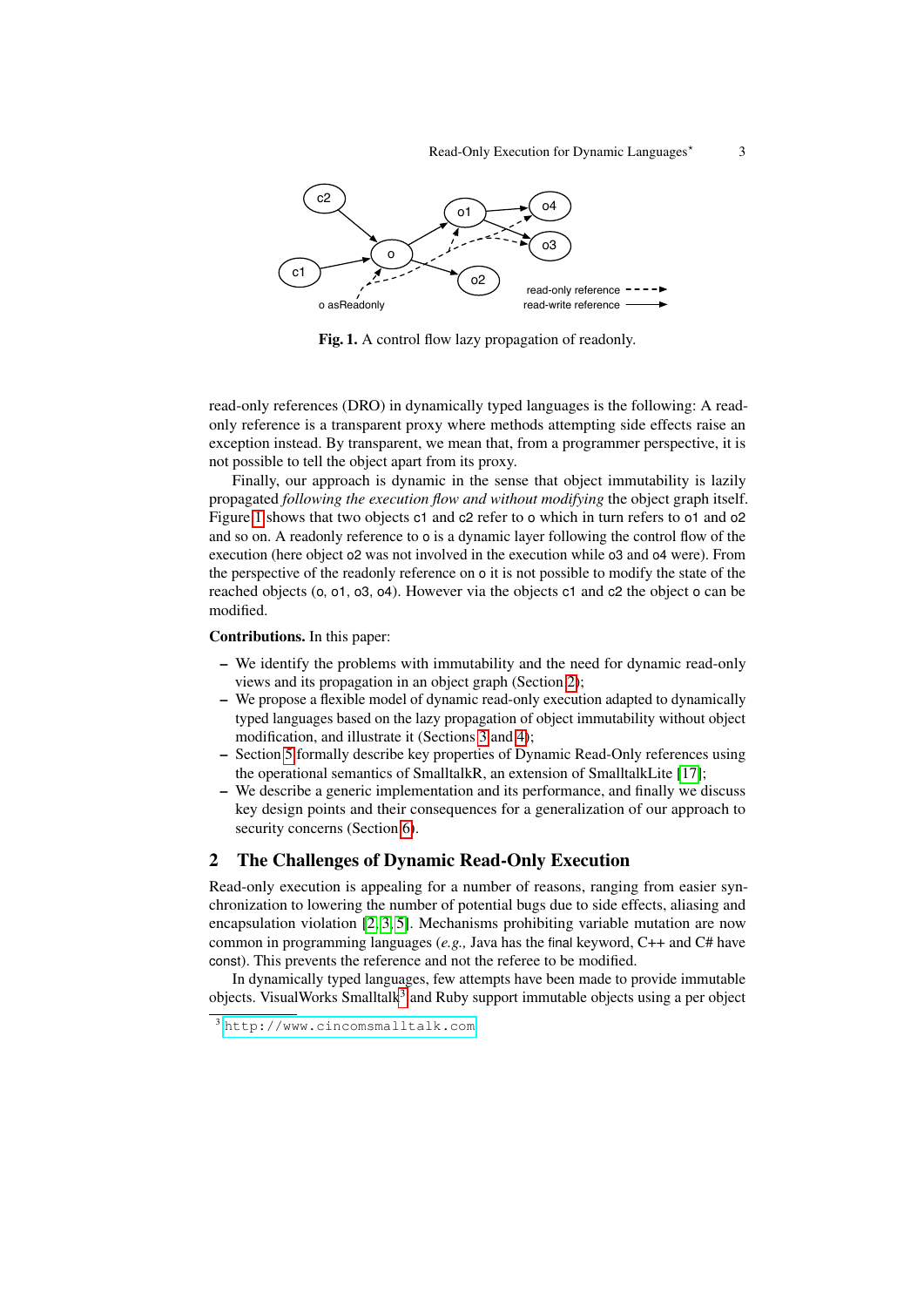flag that tells whether the fields of the object may be modified. Since immutability is a property embedded in the object itself, once created, immutable objects cannot be modified via any alias. In this section, we discuss the challenges of realizing read-only execution in dynamically typed languages.

Different Views for Multiple Usages. Read-only execution is often needed in cases where objects taking part in the read-only execution are at the same time (*e.g.,* from another thread of execution) referenced normally with the ability to do side-effects. A clear illustration of this need is assertion execution: within the scope of an assert method invocation, objects should not be modified, else this could lead to subtle bugs depending on the evaluation of assertions.

What we want to stress here is not only the need for immutability but also the fact that such a property can be dynamic and that the same object can be simultaneously referenced read-only from one object, and write-enabled from another object.

The Case of Object Creation. One interesting question appears when thinking about objects that are created locally and used in a method but never stored in an object. As far as the rest of the system is concerned, these objects are disconnected: changing them does not change the overall state of the system. It is natural to think that newly created objects are not read-only even when referenced from a read-only execution context. Storing a newly created object within a read-only view should raise an error.

Flexibility to Support Experiments. Having read-only object references is one solution of a larger problem space. Several possible reference semantics and variants have been proposed in the literature such as Lent, Shared, Unique or Read-only. In addition, readonly is just one element in the larger spectrum of capability-based security model [\[13\]](#page-16-10). Therefore the current model should be flexible to be able to explore multiple different semantics. Just providing one fixed model for how the read-only property works is not enough (see Section [7\)](#page-12-0). The model and its implementation should be flexible enough to be able to grow beyond pure read-only behavior.

Challenges for Read-Only Execution in Dynamically Typed languages. The key challenge is then:

How do we provide flexible read-only execution on a per reference-basis in the context of complex object graph with shared state without static type analysis support?

Some work such as encapsulation policies [\[15,](#page-17-0) [16\]](#page-17-1) offer the possibility to restrict an object's interface on a per reference basis, but they do not address the problem of propagating the read-only property to aggregate references. Encapsulation policies are static from this point of view. ConstrainedJava offers dynamic ownership checking [\[3\]](#page-16-2) but the focus is different in the sense that ConstrainedJava makes sure that object references do not leak while we are concerned about offering a read-only view.

## <span id="page-3-0"></span>3 Dynamic Read-Only References

Our approach to introduce immutability in a dynamically typed language is based on dynamic read-only references. Dynamic read-only references can offer different behavior for immutability to *different* clients. Such references are based on the introduction of a special object, called handle, by which clients interact with the target object. A handle is a *per reference* transparent proxy, *i.e.,* identity is the same as the object they represent.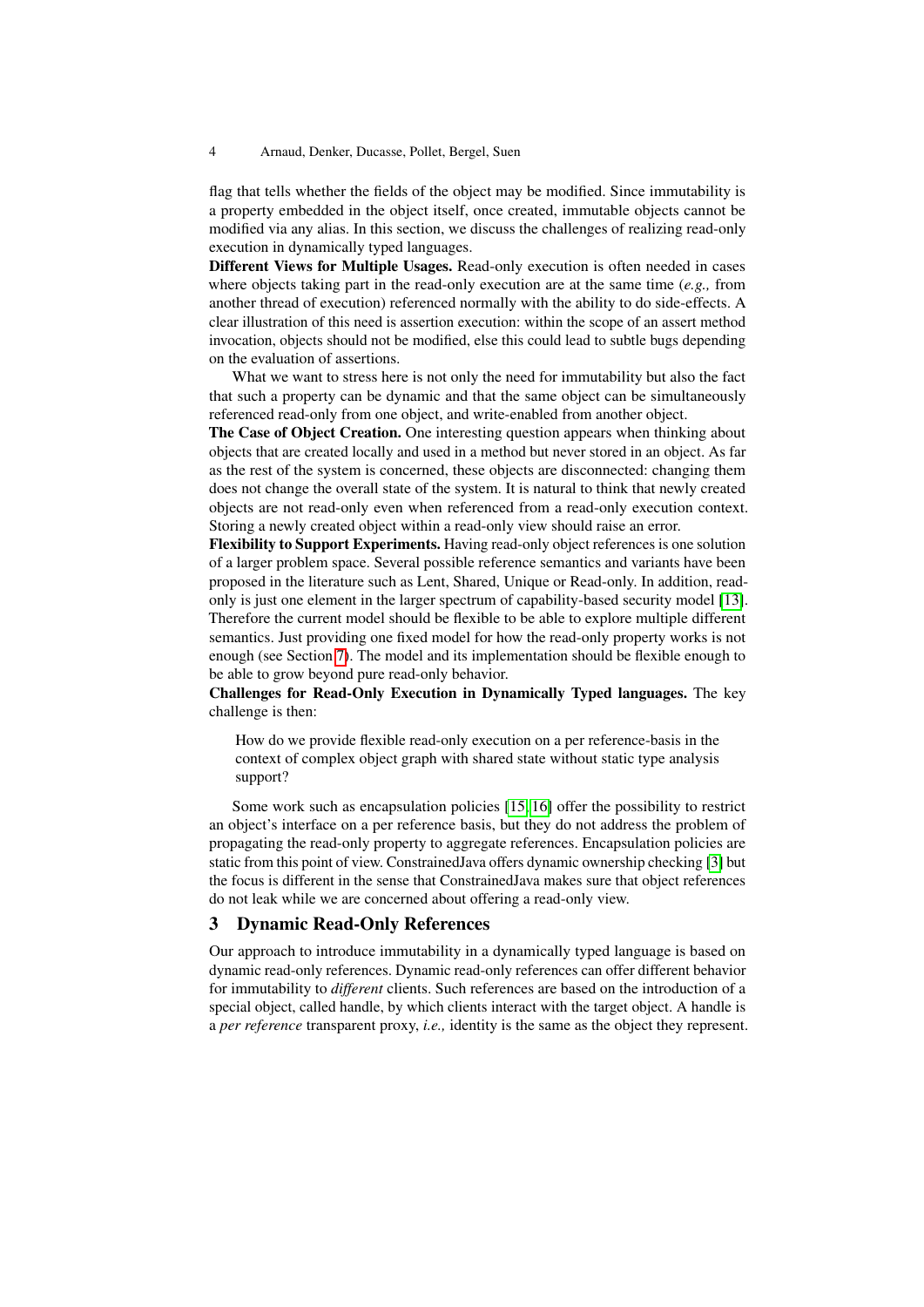

<span id="page-4-0"></span>Fig. 2. A reference to an object can be turned into a read-only reference.

The handle therefore forms a reification [\[18\]](#page-17-3) of the concept of an object reference: a reference is now modeled by an object. Similar reifications have been realized in other contexts, one example is *Object Flow Analysis*, which models aliases as objects [\[19\]](#page-17-4). Another example is *delMDSOC*, an execution model for Aspect Oriented languages [\[20\]](#page-17-5).

### 3.1 Handle: a Transparent per Reference Proxy

Conceptually, a handle is an object that represents its target; it has the same identity as its target, but redefines its behavior to be read-only.

At the implementation level, handles are special objects. When a message is sent to a handle, the message is actually applied to the target object, but with the handle's behavior —*i.e.,* the receiver is the target object, but the method is *resolved in the handle*. In essence, a handle never executes messages on itself, rather it replaces the behavior of messages that are received by its target.

Handler creation example. Figure [2](#page-4-0) illustrates the creation of a read-only reference. First, we get an object and we assign it into the variables a and b. Second, via the variable b, the object is asked to become read-only. This has as effect to create a handle.

Identity of Handle and Object. Contrary to traditional proxies [\[21\]](#page-17-6) and similarly to Encapsulators  $[22]$ , a handle and its target have the same identity — the handle is transparent. Not having transparency could lead to subtle bugs because most of the code is not (and does not have to be) aware of the existence of handles: for example, without transparency, adding a target and its handle to a set would break the illusion that the handle is the same object as the target since both would be added to the set.

#### <span id="page-4-1"></span>3.2 Enabling Read-only Behavior

As explained above, a handle can have a different behavior than its target for the same set of messages. Specifically, we redefine all the methods to offer the expected read-only behavior. To install a handle on a target, we rewrite the target's methods and install them into a *Shadow class* that the handle references:

- 1. Store accesses in globals and in instance variables signal an exception;
- 2. Read accesses to globals, instance variables and to the self pseudo-variable are dynamically wrapped in read-only references.

Figure [3](#page-5-0) illustrates this behavioral transformation. The class OrderedCollection defines an instance variable array, and three methods: the method grow which modifies the state of the collection by modifying the contents of the instance variable array, the method add: which conditionally invokes other methods and the method array which returns a reference to this object. The Shadow class of the handle for this object contains three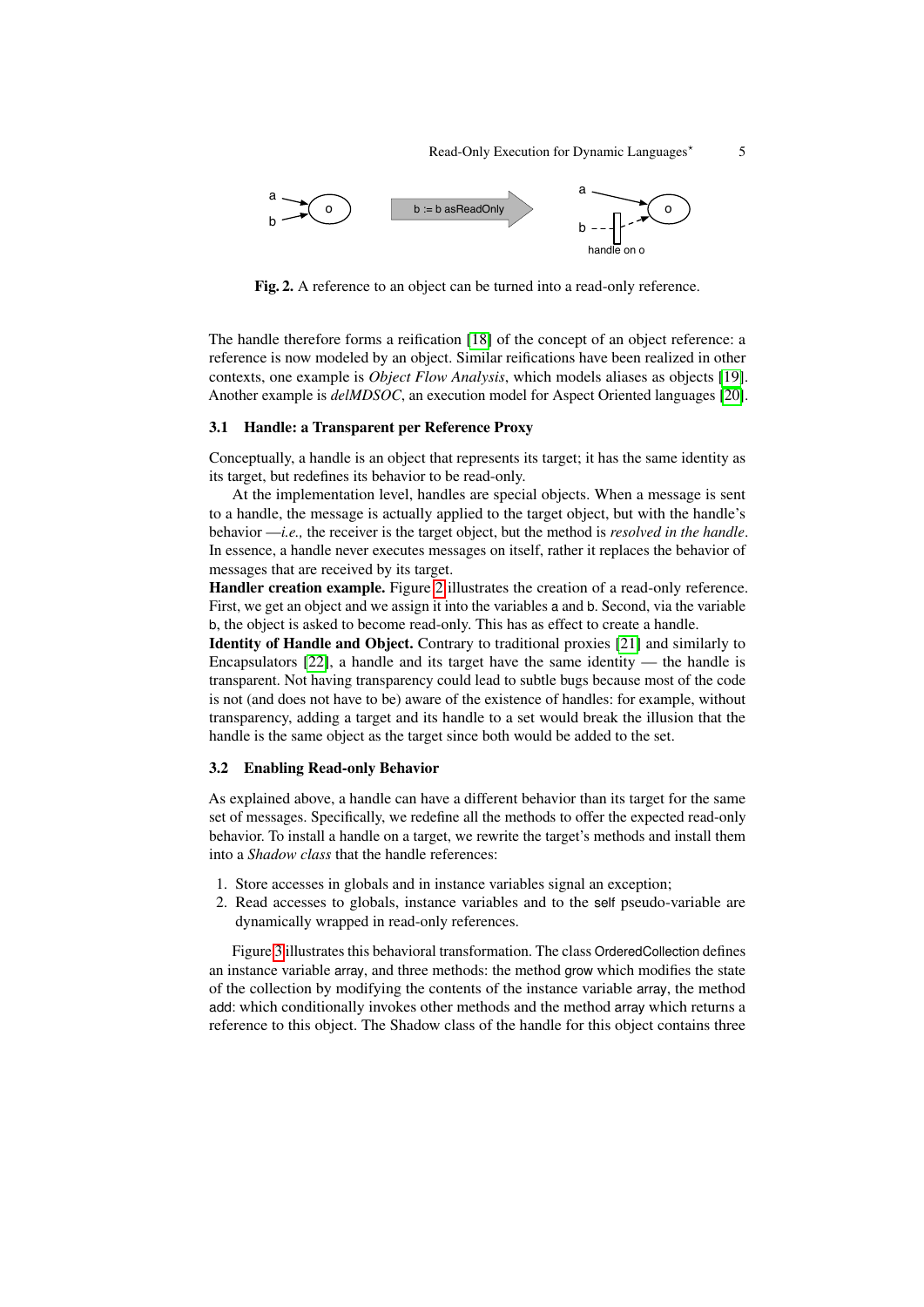

<span id="page-5-0"></span>Fig. 3. The handle holds the read-only version of the target's code, with instance variable accesses and affectations rewritten.

methods. The method grow which raises an exception. The method array which returns a read-only reference to the internal array. The method add: is transformed according to the transformation we described above: self/this, instance variables and globals are asked to be read-only and modification raise an error.

Objects referenced by temporary variables are not transformed into read-only references because they do not change the state of the object. Objects referenced by arguments may be read-only references, but only because of an earlier transformation.

Note that this transformation is recursive and dynamic. It happens at run-time and is driven by the control-flow. This recursive propagation is explained in the next section.

### 3.3 Step by Step Propagation

The read-only property dynamically propagates to an object's state when it is accessed. Figure [4](#page-6-0) illustrates how immutability is propagated to the state of a list of students. When the graduation: message is sent to a read-only Promotion instance, first the message do: is sent to the read-only students instance variable. This invokes the read-only version of the Array»do: method, and in turn the read-only version of Student»hasGoodGrades. Since hasGoodGrades does not modify its receiver (here the Student instance), the execution continues this way until it reaches a student with grades good enough to pass. At that point, we are still in the read-only version of the Promotion»graduation method, so we execute the read-only version of graduate, which throws an exception, since in its original version it modifies the student's diploma instance variable.

This example shows that immutability is propagated to the references of instance variables and global variables recursively and on demand, based on the execution flow of the application. Note that execution fails only when it reaches an assignment to an instance variable or a global variable.

Global Variables and Classes. Access to global variables is controlled the same way as access to instance variables: write access is forbidden (it raises an exception), any read is wrapped in a creation of a read-only handle. As classes are objects in Smalltalk, accesses to classes leads to the creation of a read-only handle for that class. Any change of the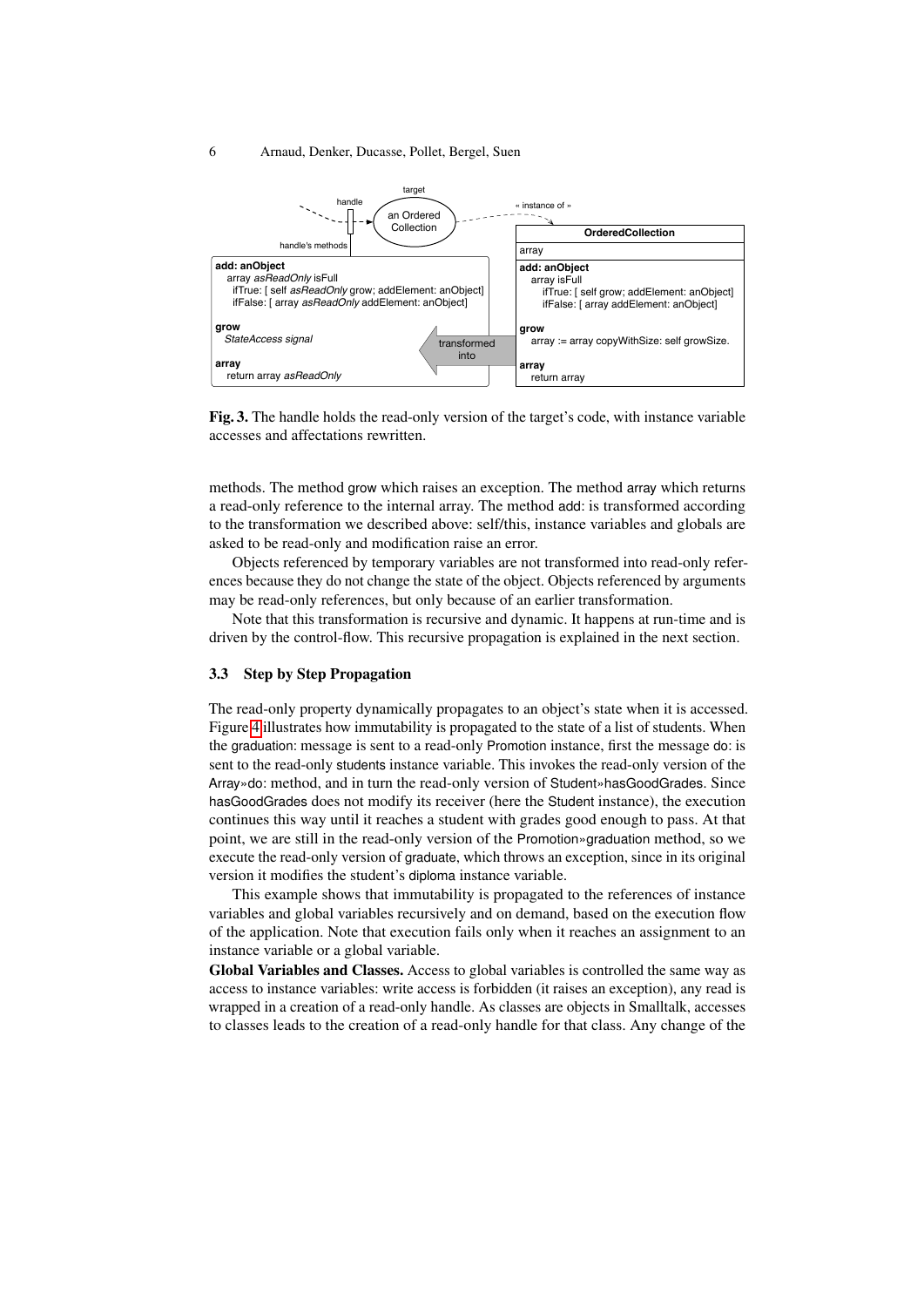

<span id="page-6-0"></span>Fig. 4. When we send the graduation message via a read-only reference to the Promotion instance, execution proceeds via read-only handles, until the graduate method attempts a side-effect.

structure of the class, *e.g.,* adding or removing methods or changing the inheritance hierarchy is therefore forbidden.

Newly Created Objects. Even though referencing a class will result in a read-only handle, using the class to create a new Object will not result on this object being wrapped in a read-only handle. A new object has only one reference, therefore changing this object will not lead to a side effect: all other objects of the program remain unchanged. We can therefore just have new objects be created normally, allowing modification. Any try to store the newly created object will result in an error, making sure that the object never has any influence on the rest of the system.

Temporary Variables. Temporary variables only live for the extend of the execution of one method. They are not stored in an object if not done explicitly. Therefore, we can safely keep temporary variables with read-write semantics: reading does not wrap the reference in a handle, writing is allowed.

Arguments. We do not wrap arguments or return values. If a value is used as an argument, it has to come from somewhere: it is either read from an instance variable, and therefore already read-only. Or it was created locally in a method and is not connected to any other object in the system. We can therefore hand over arguments without any special wrapping: either the reference passed is already read-only or it is read-write, it is handed over unchanged.

Block Closures. For closures, there are two cases to distinguish: executing a block read-only and passing a block to a method of a read-only data-structure as an argument. For read-only execution, the objects representing closures need to support a read-only execution mode. For this, all instance and global variable reads are wrapped in a handler.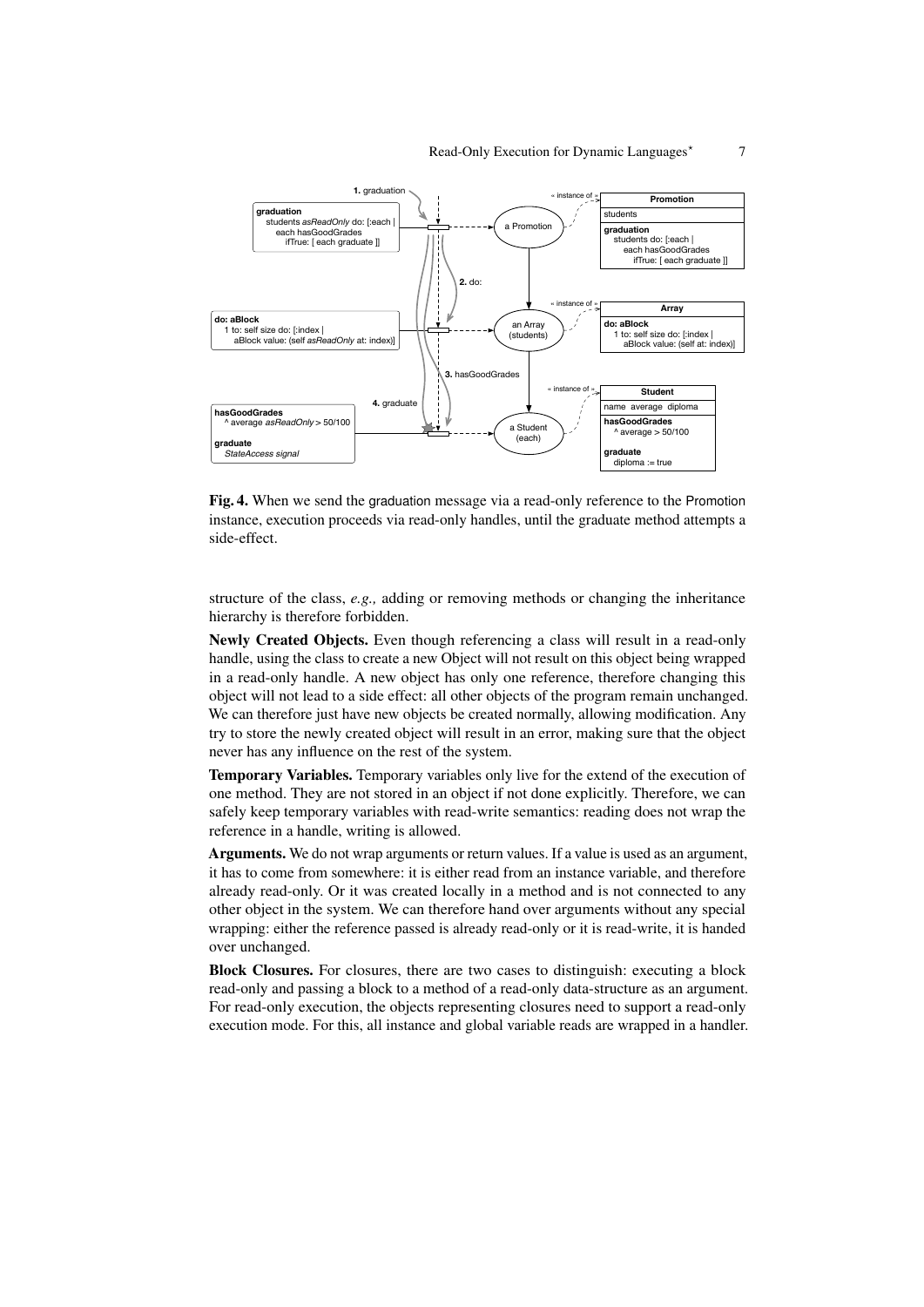In addition, we need to wrap all variable reads defined outside of the closure and the arguments.

## <span id="page-7-0"></span>4 Examples

We now present how DRO is applied to solve two critical problems: side effect-free assertions and read-only collections.

### 4.1 Example Revisited: Side Effect Free Assertions

An assertion is a boolean expression that should hold at some point in a program. Assertions are usually used to define pre- and post-conditions: in a service contract, if the precondition is fulfilled, then the postcondition is guaranteed. Assertions are supported by a number of languages, including Eiffel, Java, Smalltalk, and C#. It is reasonable to expect a program to behave to the same bit when assertions are removed to gain performance. However, none of the languages supporting assertion can enforce behavior preservation when removing assertions, because the assertion code could perform any method call or side effect.

Writing an assertion for *e.g.,* a ServerSocket object requires that the object is not changed during the execution of the assertion (which can be repeated multiple times), while it can be modified outside the contract. To illustrate our point, consider the following method definition extracted from the trait implementation of Pharo:

Behavior>>flattenDown: aTrait

```
| selectors |
self assert: [self hasTraitComposition and:
   [self traitComposition allTraits includes: aTrait]].
selectors := (self traitComposition transformationOfTrait: aTrait) selectors.
self basicLocalSelectors: self basicLocalSelectors , selectors.
self removeFromComposition: aTrait.
```
The assertion is highlighted in bold. It contains five message sends (hasTraitComposition, and:, traitComposition, allTraits, and includes:). If one of these message leads to a side effect, then the assertion will be not easily removable and may lead to subtle bugs.

Using dynamic read-only object references, we define a safe alternative for the assertion mechanism as follows:

#### Object>>safeAssert: aBlock

self assert: aBlock asReadOnly

Like assert:, the method safeAssert: is defined in the class Object, the common superclass of all classes in Pharo. All classes will therefore be able to call this method. The parameter aBlock is a closure that will be evaluated by the original assert: with aBlock value. However, before delegating to the original implementation, we make the block read-only by rewriting all accesses the block does to variables defined outside itself. This includes all instance variable accesses, accesses to temporary variables from an outer block or method, as well as the special variables self and thisContext. Temporary variables are not wrapped in read-only handlers. The new assertion in our example thus becomes: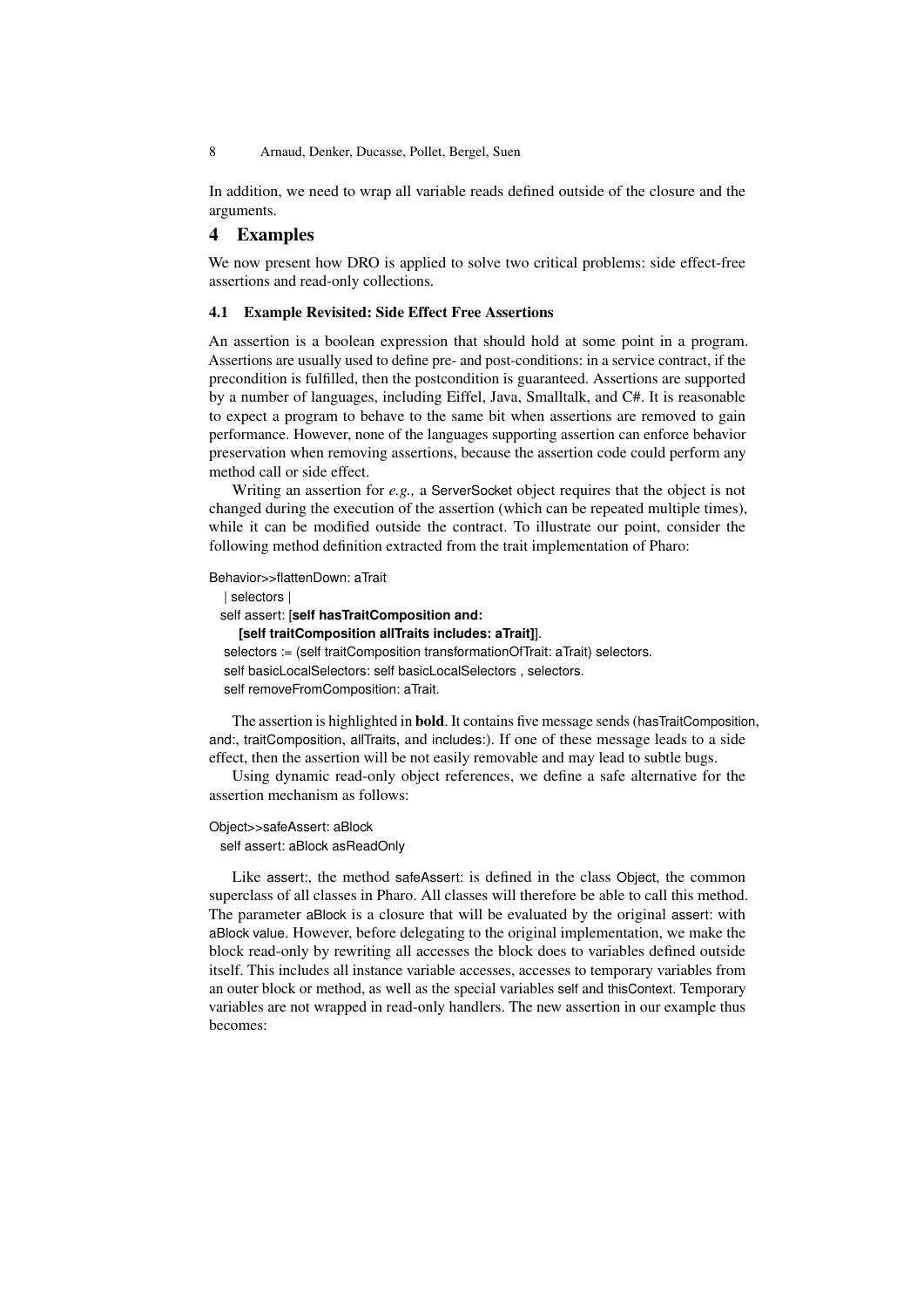self **safeAssert:** [self hasTraitComposition and: [self traitComposition allTraits includes: aTrait]].

The preservation of object identity is important in our case: an object has the same identity as its read-only counterpart. When defining assertions, the self reference within the block provided to safeAssert: is the same identity than outside the block.

With DRO, the contract code can be executed guaranteeing that no side-effect occurs. Therefore, no bugs concerning unwanted state changes can happen.

### 4.2 Read-Only Data Structures

In general, read-only references provide the programmer with the possibility to hand out safe references to internal data-structures. As soon as the reference that is handed to a client as a read-only handle, it is guaranteed that no modification may happen through this reference. For example, we can use read-only structures to make sure that the programmer gets notified if (s)he attempts to modify a collection while iterating on it. This is indeed a subtle way to shot oneself in the foot; bugs introduced this way are difficult to track because they may rely on the order and identity of the elements. To be safe, the idiomatic way is to iterate on a copy of the collection and modify the original.

Java provides support for requesting an *unmodifiable collection* for any collection. This is a wrapper object that protects the collection from modification, while allowing the programmer to access or enumerate the content like a standard collection object. In Smalltalk, it is common to hand out a copy of a collection if the collection itself is used internally.

With dynamic read-only references, one solution is to offer a safeDo: method that propagates read-only status to the collection. Attempts to change the collection will then lead to an error.

```
Collection>>fullSafeDo: aBlock
```
^ self asReadOnly do: aBlock

Note here that the read-only status gets propagated to the block arguments, as we can easily see in the implementation of do:. The parameter passed to the block is read via the instance variable array, which is automatically wrapped in a read-only handler. This read-only reference provides read-only versions of all methods of class Array, including at:, resulting in a read-only reference passed to the block.

OrderedCollection>>do: aBlock

```
"Override the superclass for performance reasons."
| index |
index := firstIndex.
[ index \leq last lndex ]whileTrue:
   [ aBlock value: (array at: index).
    index := index + 1
```
All other variables referenced in the block, *i.e.,* globals, temporary variables of the enclosing methods or instance variables of the class are not read-only. The execution of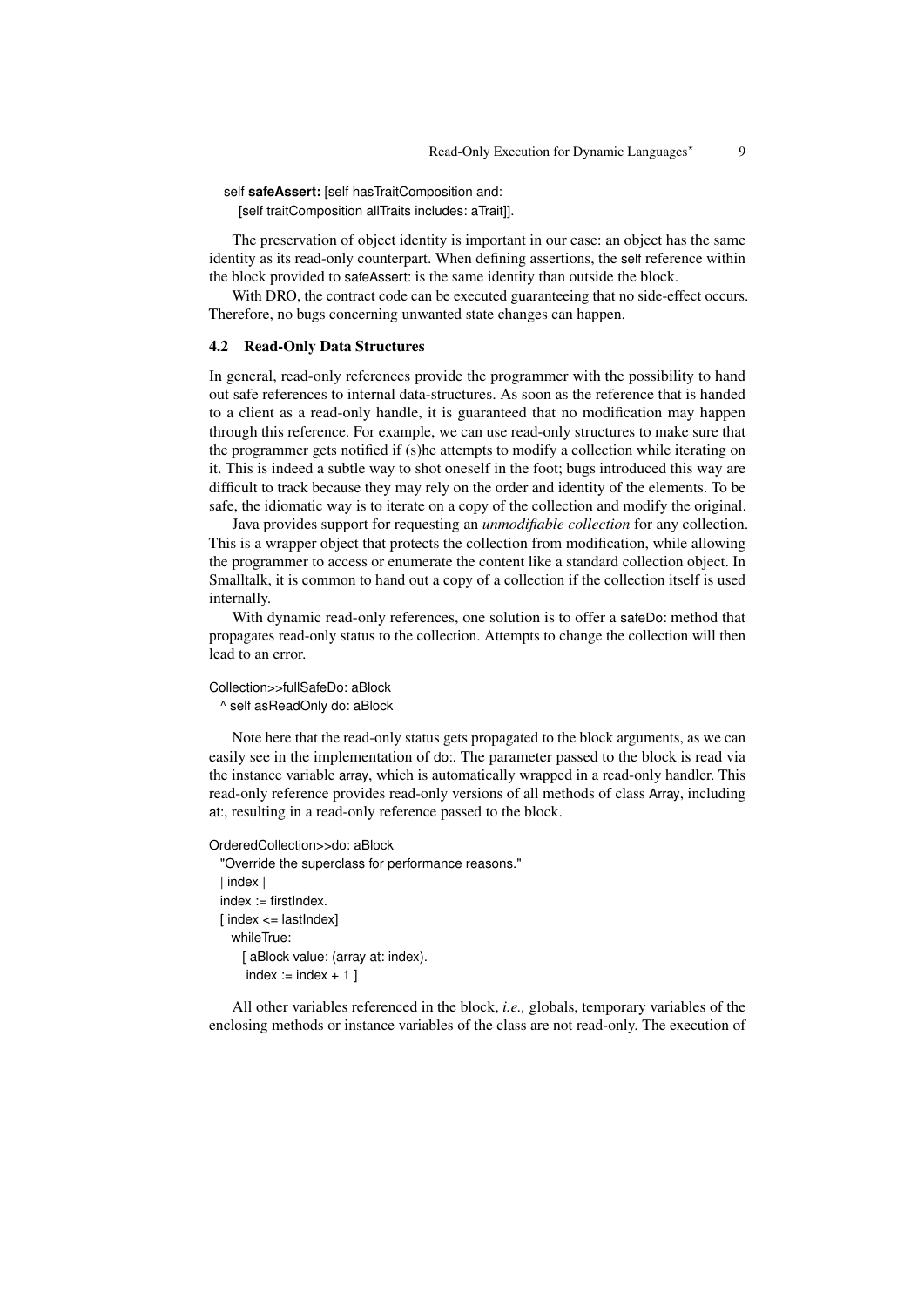$$
e = \dots \mid \text{readonly } e
$$
  
\n
$$
E = \dots \mid \text{readonly } E \mid [E]
$$
  
\n
$$
v, o = \dots \mid [oid]
$$
  
\n
$$
P \vdash \langle E[\text{readonly } o], S \rangle \hookrightarrow \langle E[[o]], S \rangle \qquad [read-only]
$$
  
\n
$$
P \vdash \langle E[[o], f], S \rangle \hookrightarrow \langle E[[v]], S \rangle \qquad [gel]
$$
  
\nwhere  $S(o) = \langle c, \mathcal{F} \rangle$  and  $\mathcal{F}(f) = v$   
\n
$$
P \vdash \langle E[[o], f=v], S \rangle \hookrightarrow \langle E[\text{error}], S] \rangle \qquad [sel]
$$
  
\n
$$
P \vdash \langle E[[o], m(v^*)], S \rangle \hookrightarrow \langle E[[o], [[e[v^*/x^*]]_{c'}], S \rangle \qquad [send]
$$
  
\nwhere  $S(o) = \langle c, \mathcal{F} \rangle$  and  $\langle c, m, x^*, e \rangle \in_P^* c'$   
\n
$$
P \vdash \langle E[\text{super} \langle [o], c \rangle.m(v^*)], S \rangle \hookrightarrow \langle E[[o], [[e[v^*/x^*]]_{c''}], S \rangle [super]
$$
  
\nwhere  $c \prec_P c'$  and  $\langle c', m, x^*, e \rangle \in_P^* c''$  and  $c' \leq_P c''$ 

<span id="page-9-1"></span>Fig. 5. Extensions made on SMALLTALKLITE resulting in SMALLTALK/R

the block itself is not done in a read-only context, just accesses to the collection (and all objects contained) are read-only.

Our solution with DRO provides a way to protect accesses to the entire object graph, starting at the read-only reference to the collection. In Section [7,](#page-12-0) we discuss that a better way of controlling the propagation is needed.

## <span id="page-9-0"></span>5 SMALLTALK/R: DRO Operational Semantics

We now formalize the model described in Section [3](#page-3-0) by providing an operational semantics for Dynamic Read-Only execution using the formalism of ClassicJava [\[23\]](#page-17-8). The goal of this formalization is to provide the necessary technical description when implementing DRO in one's favorite language. It should be noted that this formalism models the read-only behavior. To keep it simple, it does not follow the implementation. This means that we do not model references. The time when the read-only behavior is propagated therefore is different: it happens at the time of message send, not handle creation. We decided to provide this simplified formalism as a first step, we plan to extend it as future work when we go beyond pure read-only behavior.

For this purpose we extend SMALLTALKLITE whose description is given in appendix. SMALLTALKLITE has been presented in our previous work [\[17\]](#page-17-2), it should therefore not be considered as a contribution. SMALLTALKLITE is a Smalltalk-like dynamic language featuring single inheritance, message-passing, field access and update, and self and super sends. It is similar to CLASSICJAVA, but removes interfaces and static types, and fields are private, so only local or inherited fields may be accessed. SMALLTALKLITE is generic enough to be considered as a formal foundation targeting languages other than Smalltalk (e.g., Ruby).

We provide the necessary extension of SMALLTALKLITE to capture the semantics of Dynamic Read-Only execution. We call SMALLTALK/R the resulting extended language (Figure [5\)](#page-9-1).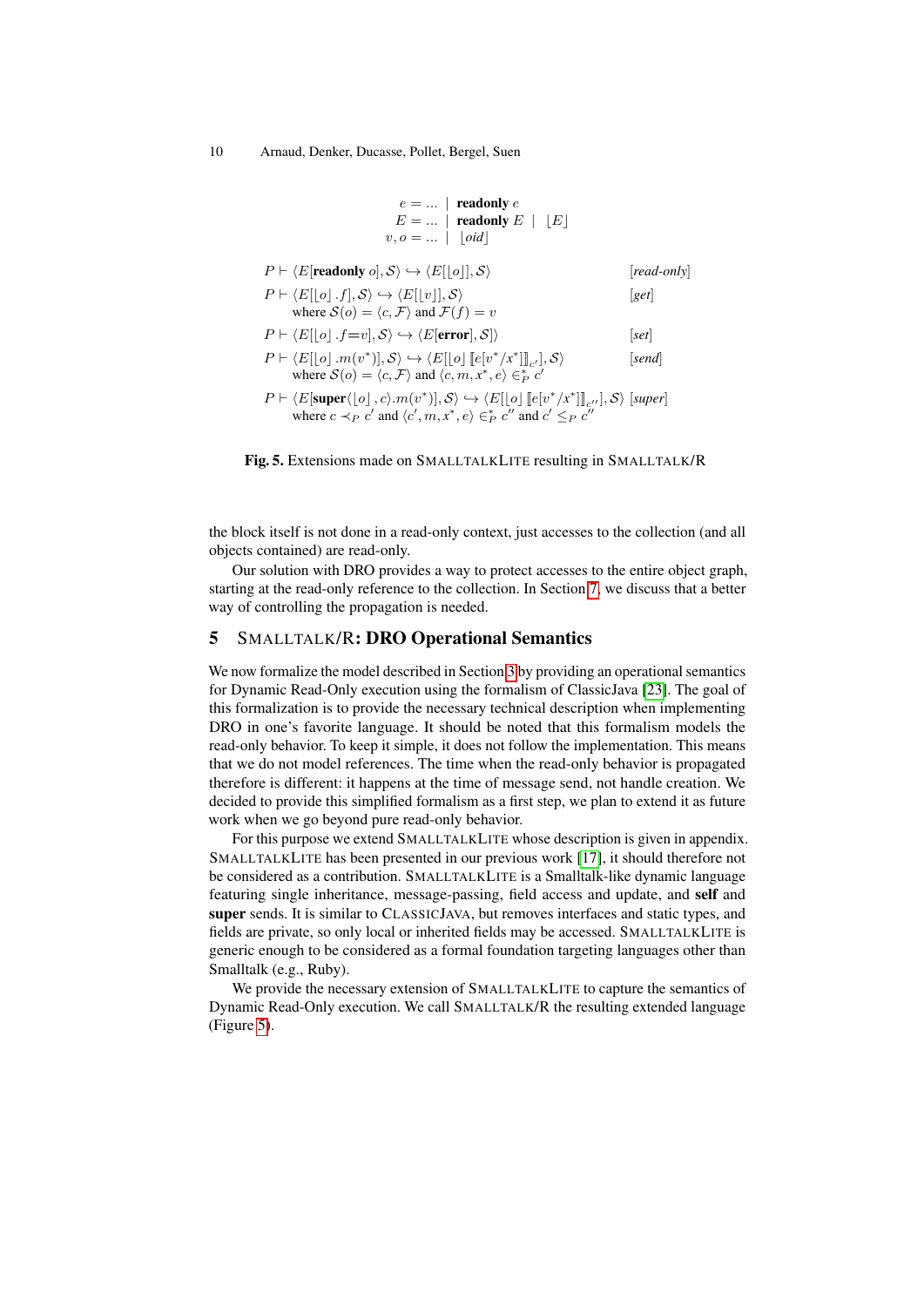First, we augment the set of expressions and evaluating contexts with a new keyword, readonly. This keyword takes an expression as parameter and, at execution time, evaluates the expression and makes the result as read-only. Read-onlyness is expressed with  $|...|$ . A value enclosed into these half square brackets cannot be mutated. A read-only value is written  $|v|$  and can only result from evaluating a readonly expression. The readonly keyword belongs to the surface syntax, whereas  $\vert \dots \vert$  designates a read-only reference. The expression readonly  $e$  evaluates to a  $|o|$  reference.

The immutability property is propagated through instance variable and global access such as class references (Section [3.2\)](#page-4-1). In SMALLTALKLITE, the only global accesses permitted are class references in new expressions.

A new rule for the readonly keyword has to be added. The expression readonly  $\sigma$  is simply reduced into  $|o|$ .

Subsequently, reduction rules must be adjusted to take the immutability property into account: field assignment leads to an error; calling a method propagates the read-only object reference into the method body; the read-only object reference is also propagated with super calls.

Message lookup is achieved through the notation  $\langle c, m, x^*, e \rangle \in_{P}^* c'$ : we look for a method called m, with the arguments  $x^*$ , and a method body e. The lookup begins in the class c and c' is the first class among superclasses of c that defines this method.  $\langle m, x^*, e \rangle$ is a method definition,  $\langle c, m, x^*, e \rangle \in c'$  is a different notation that says  $\langle m, x^*, e \rangle$  is looked up starting in  $c$ .

No special treatment is needed for super calls. If the receiver is readonly (as in super $\langle \begin{bmatrix} 0 \end{bmatrix}, c \rangle$ ), then the method lookup starts in the super class of c, that we call c'. Following the notation of CLASSICJAVA, direct subclass is designed using  $c \prec_P c'$ . The method to lookup is  $\langle m, x^*, e \rangle$  and it is searched starting in c'. It is found in c'', using the operator  $\epsilon_p^*$ . Naturally, we have the relation  $c' \leq_P c''$ . The formulation illustrates the simplicity of readonly feature of the DRO model.

### <span id="page-10-0"></span>6 Implementation

We implemented DRO in Pharo by (1) extending the virtual machine and (2) using a byte-code rewriting engine [\[24\]](#page-17-9).

VM changes. The Squeak/Pharo Virtual machine was modified to support transparent proxies. Our implementation is more general than required for strict read-only execution. It offers a per reference handle as presented in Section 3, while for DRO we only need a per class method dictionary containing the rewritten methods. We did that because we see dynamic read-only references as just one case of a more general scheme for security alternatives in the realm of object capability model [\[13\]](#page-16-10).

Virtual machine modifications were required because in Smalltalk, reflection would allow one to easily change handles. Thus the user of a handle could corrupt the handle integrity and send forbidden messages. By implementing handles at the VM level we ensure that handles are tamperproof. In addition, handles have a different method lookup than normal objects: when a handle receives a message, the VM looks the method up in the handle's shadow class, but applies it on its target object. Also, the current implementation, never makes read-only integers, booleans, or nil objects, since those are naturally immutable. We changed the virtual machine to treat a handle and the object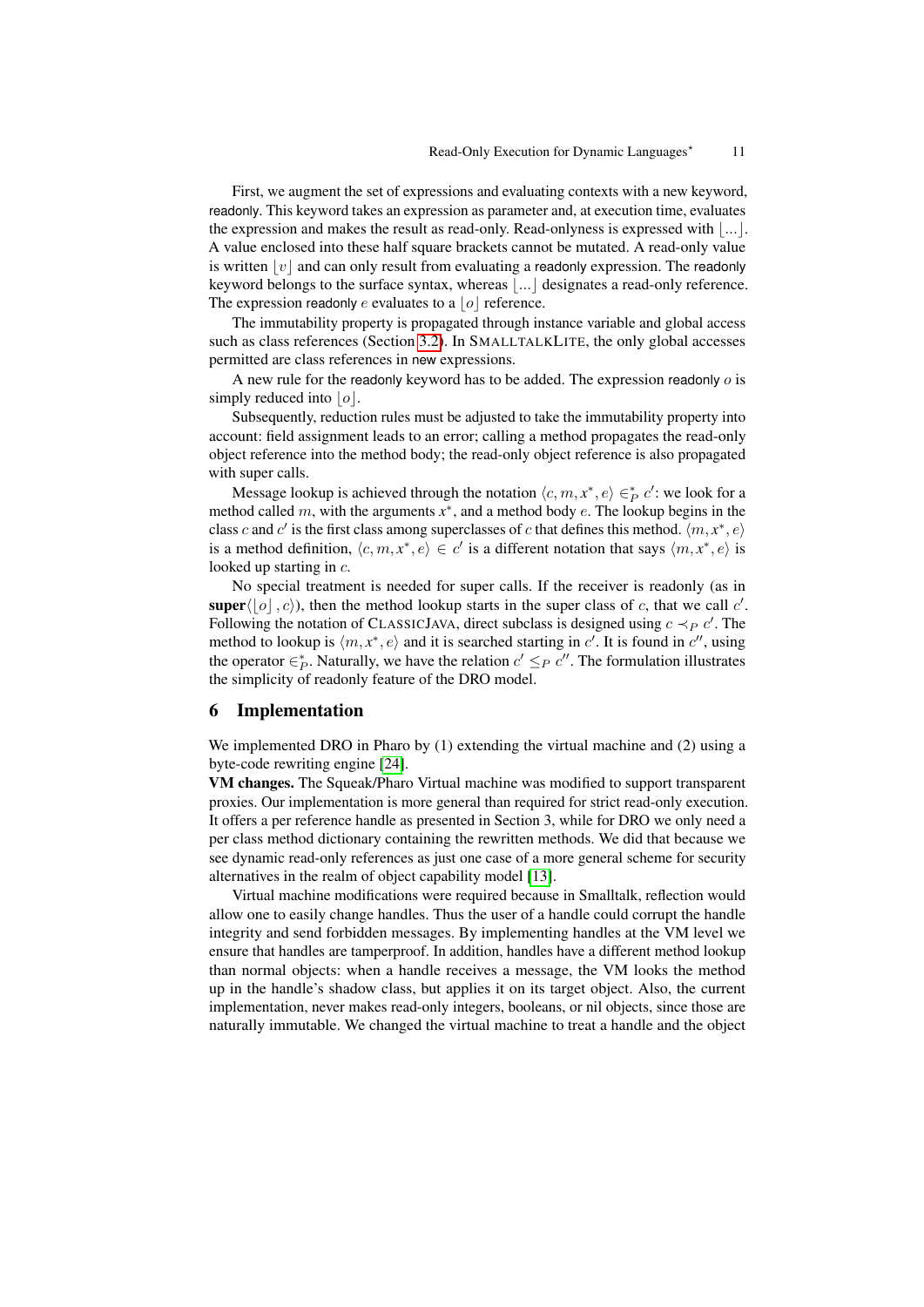pointed to as identical. Technically this is realized by a special check in the byte-code implementing identity.

Runtime infrastructure. In addition to the VM changes, Figure [6](#page-11-0) presents the principles of our implementation at the runtime level. When an object should offer a read-only behavior, a handle is created. The creation of the handle leads to the definition of a shadow class and its inheritance chain - in the style of Encapsulators [\[22,](#page-17-7) [25\]](#page-17-10) A shadow class is an anonymous class which in the context of DRO will be used by the modified handle method lookup. In such shadow classes, methods are rewritten to implement the semantics described before.



<span id="page-11-0"></span>Fig. 6. Shadow classes as an implementation of DRO.

We use the byte-code transformation framework ByteSurgeon [\[24\]](#page-17-9) to dynamically rewrite methods and install them in the shadow classes.

Shortcomings of the Current Implementation In the current implementation we do not support primitive virtual machine calls and weak references (*i.e.,* referenced ignored by the garbage collector). Both limitations will be resolved in a future version.

Benchmarks. We present preliminary benchmarks to asses the cost of implementing DRO on a real system <sup>[4](#page-11-1)</sup>. We compare the performance of a DRO VM, a virtual machine where the DRO is enabled, and a standard VM, for both the case of using standard references and using read-only references. We take a method returning a simple literal and execute it one million times using the MessageTally profiler to measure the slowdown of executing a message send. In addition, we measure the slowdown of object creation by executing one hundred thousand iterations. As we can see in the table, message sends are slowed down by 8%. In the case of read-only references, the overhead is maximal 16%.

<span id="page-11-1"></span><sup>4</sup> The benchmarks were done on a MacBook Pro Core2Duo 2.4Ghz.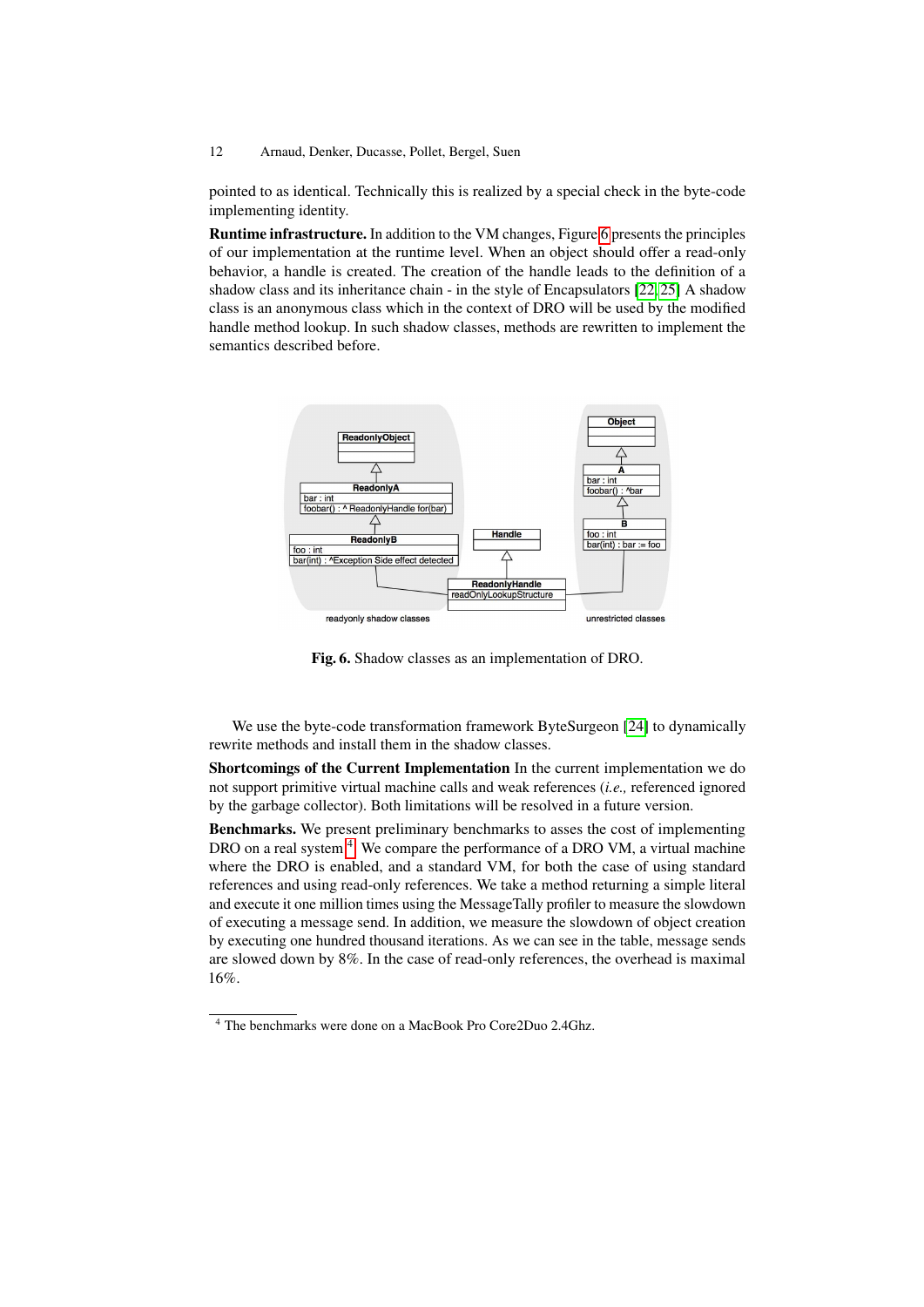|                   | Standard VM         |                     | DRO VM Slowdown | DRO VM<br>(to handle) | Slowdown  |
|-------------------|---------------------|---------------------|-----------------|-----------------------|-----------|
| send              | $1109.3 \text{ ms}$ | $1200.5 \text{ ms}$ | $8.22\%$        | $1290.1 \text{ ms}$   | 16.30 $%$ |
| creating instance | 595.9 ms            | 780.4 ms            | 30.96 $%$       | NA                    | NΑ        |

Very time-consuming is the creation of a handle in the case when the shadow class needs to be created. In this case, all methods of the class of the object and all superclasses are copied and modified. This naturally takes time but needs to be done only once for each class.

## <span id="page-12-0"></span>7 Discussion

Scoping Propagation. In our approach, we cannot control the scope of immutability propagation: for the whole subgraph of objects reached during execution we construct the read-only overlay. Therefore a collection accessed as read-only cannot have elements with a different access behavior: in the following example, accessing the elements of the collection will propagate the immutability to the elements:

#### (aCol asReadOnly at: 1) changeStateOfElement

Our approach supports argument exposure [\[7\]](#page-16-4) in the sense that when the collection is accessed as read-only, its elements are read-only too. A related problem is the question of how to allow harmless side-effects. For example, often programs need to cache calculated values. With a strict read-only execution model, this is not possible.

The problem is that it is not clear how a scoping mechanism for limiting read-only propagation should look like. Care needs to be taken to not break the read-only model completely. This is part of our future work: we imagine both a static scoping mechanism based on program annotations and one based on dynamically scoped variables.

Implementation Alternatives. The implementation approach chosen uses rewriting byte-codes to change behavior of methods combined with hidden (per reference) object proxies that are realized by changing the virtual machine. Alternatively, we could have generalized the idea of a per-object immutability bit and encoded immutability in the object pointer. Dynamic languages already encode small integers directly in the pointer using a tag bit. Extending tagging to multiple bits has been done and is especially feasible in systems with 64bit pointers.

We decided against this implementation strategy as it would constrain the model to just be about immutability, with no way of controlling the propagation. As we discussed before, scoping the propagation of read-only behavior is essential. Besides propagation, with having handles be special objects (hidden by the virtual machine), but in the end fairly normal nevertheless, we can start to experiment with other mechanism besides pure read-only behavior. All these experiments would not be possible in a system that encodes behavioral modification in a single bit.

An interesting question is how much of the implementation of the transparent handles can be realized without virtual machine changes. The reason for the VM change is the need to hide the proxy completely: the proxy is indistinguishable from the object and there is no way (not even using reflection) to reference the object directly. Purely reflective approaches (*i.e.,* rewriting bytecode for identity) are always visible to introspection and therefore not easy to realize in a completely transparent way.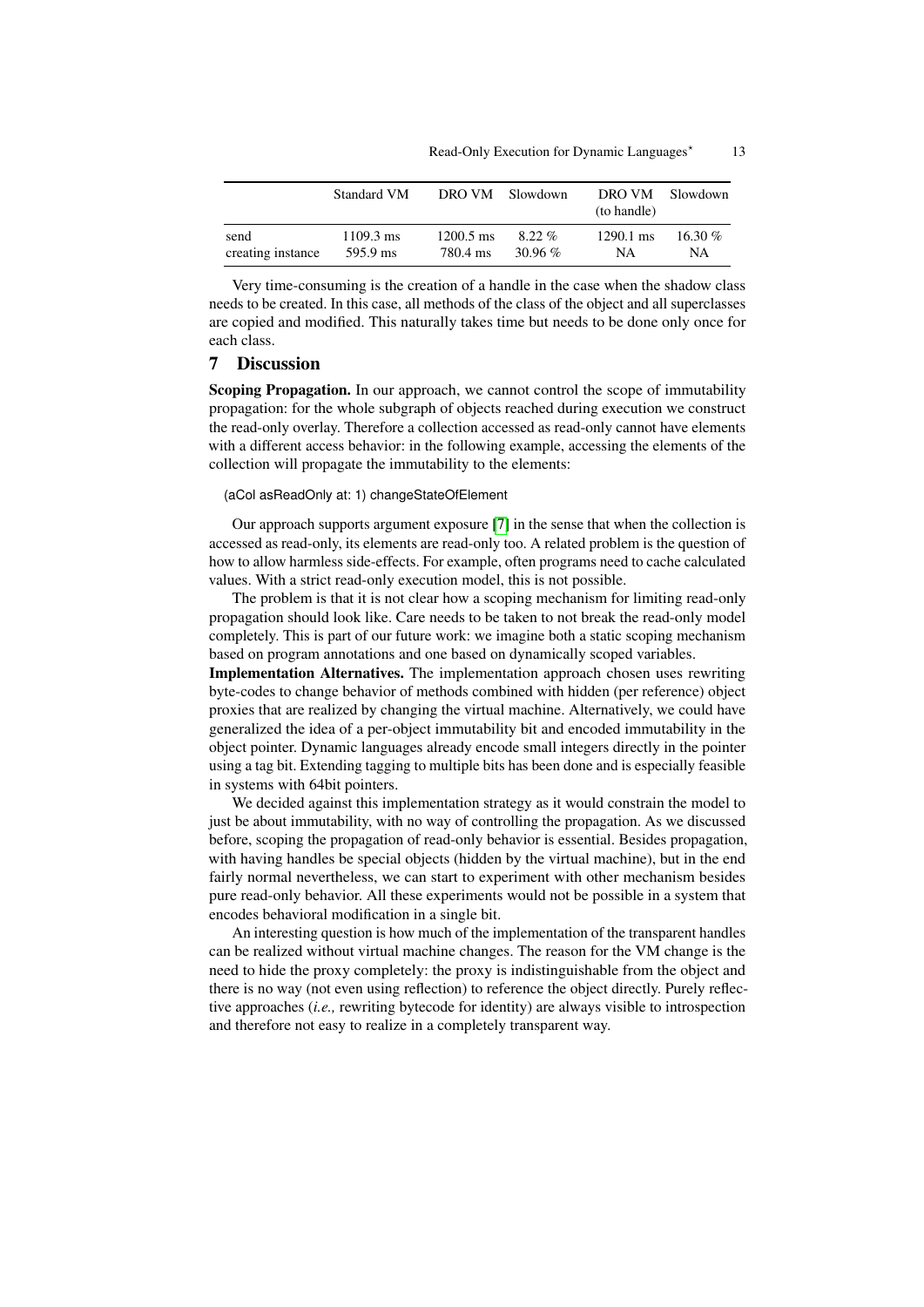Threads. Threads are interesting to look at in the context of our read-only model. We do not construct globally immutable object graphs, the object graph is only read-only when accessed through a read-only reference. In general, it is of course not guaranteed that objects are only referenced by read-only references. Therefore, DRO can not guarantee any immutability properties for shared resources. The non-atomic step-by-step propagation of read-only itself is thread-safe. Read-only execution does not change the state of any existing object, reads happen the same as in normal execution (non-atomic) and of course are impacted by other threads changing the same data-structure just as any normal execution.

In the past, work on context-orientation often encoded context as a per-thread property. [\[26,](#page-17-11) [27\]](#page-17-12). But it is not clear that the concepts of *context* and *thread* should be that closely related. In our model, read-only is orthogonal to threads. Propagation happens along the flow of references lazily driven by the control flow. This property will be especially interesting as soon as the ideas are used for other properties than read-only behavior.

Towards more Secure Systems. Dynamic Read-Only references offer a good infrastructure but not the complete solution to build more secure systems. First, the kind of access rights they offer is limited, it is either full access or read-only, while we expect a large range of different rights [\[7\]](#page-16-4). Second, a dedicated security model is missing. Still this is interesting to discuss the limits of DRO in this specific scenario.

Let's illustrate this point. In Smalltalk, the reflective structure, *i.e.,* the hierarchy of all classes and methods, is represented by normal objects and can therefore be changed at runtime. Although this is the basis for reflection, it may lead to problematic situations. If we consider method addition to a class, we can either use the official API by sending the message #addSelector:withMethod: to the class, or directly modify the internal structure of the class, as any object. A class keeps its methods in a dictionary, which can be easily accessed through the accessor methodDict. Therefore, it is tempting to directly modify the method dictionary: aClass methodDict at: aSelector put: aMethod.

But manipulating the method dictionary directly will lead to errors [\[3\]](#page-16-2), for example internal data-structures are not updated and the cache of the VM are not reset.To solve this problem, we can offer a read-only interface to the class internal representation: the user will not be able to modify the internal class structure. However, we then have to grant access accordingly to the public API. If we offer a read-only version of the object class, then even using the public API method #addSelector:withMethod: is useless, since the complete object graph is read-only. Otherwise, we can provide a dedicated read-only interface, but without an additional model to grant access, a malicious developer can still obtain references to the unprotected class. Generalizing DRO to solve this problem is clearly a future research direction.

### 8 Related Work

The work presented in this paper takes place in a large spectrum of other works ranging from ownership control to capabilities, via controlling interfaces and context-oriented programming. We present here the most significant work with a stress on dynamically typed solutions, but the list is not exhaustive.

Immutability. VisualWorks Smalltalk supports immutable objects: a per-object flag that tells whether the fields of the object may be modified. Once created, immutable objects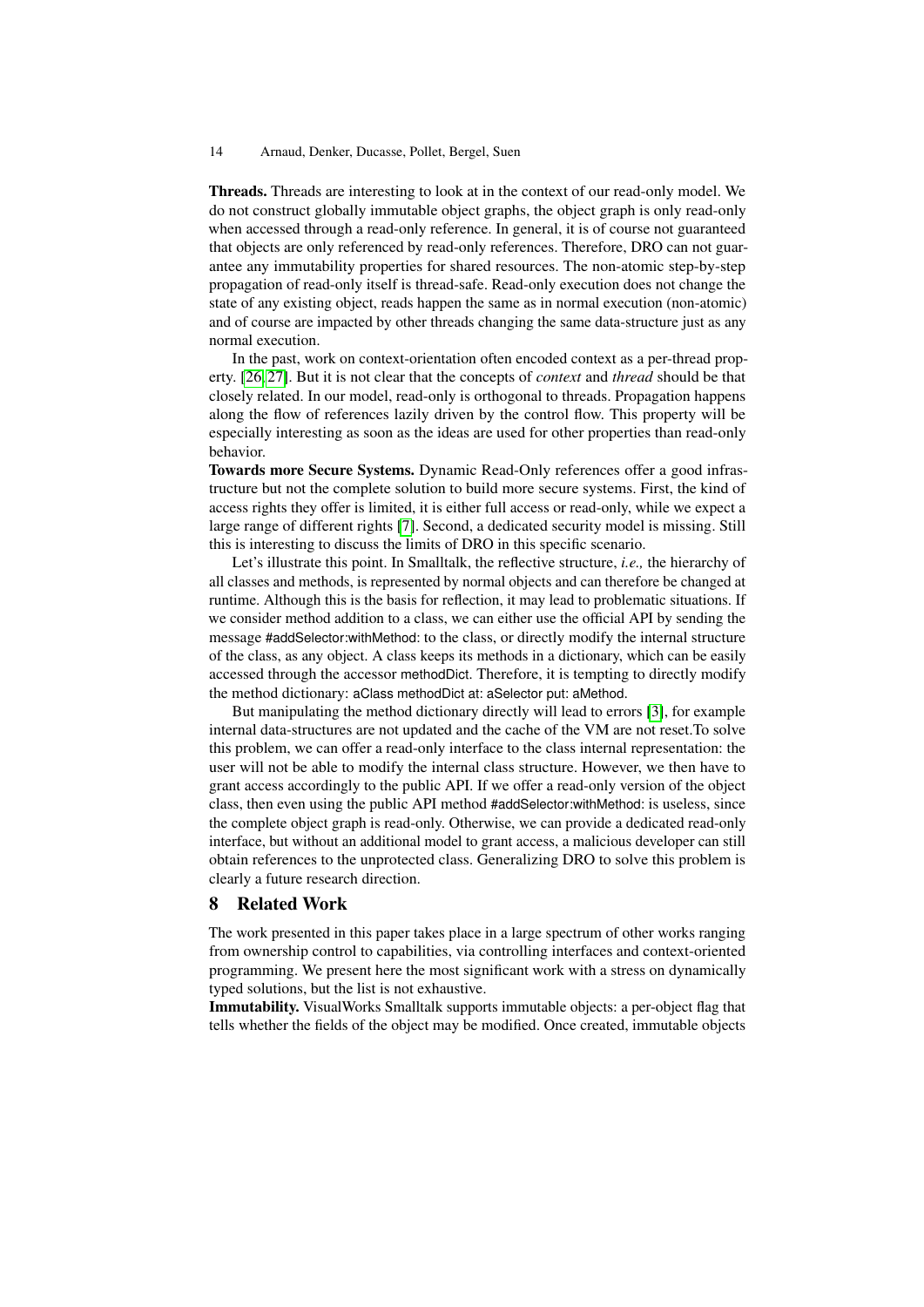cannot be modified via any reference, and the flag does not propagate to the object subgraph.

In School [\[28\]](#page-17-13), the old qualifier prevents the modification of the fields of old objects. On old objects, the type checker only allows invoking side-effect free methods, and treats the return values from these invocations as old. This ensures that the only non-old (and thus mutable) objects that a method can use are the ones it creates itself.

Hakonen *et al* [\[10\]](#page-16-9) propose the concept of *deeply immutable references*; they only discuss possible implementation strategies without presenting a working implementation. In Javari, Birka *et al* [\[14\]](#page-16-11) extend Java with a static type system of transitively read-only references. These works are the most similar to our dynamic read-only references; the main difference is that they are proposed for statically typed languages. In particular, Javari methods have to be declared read-only *à priori*; unmodified Java code is conservatively considered to have side-effects. In contrast, our approach does not require any modification besides the initial creation of a read-only reference. Javari's read-only references can still authorize side effects on some fields that are not part of the object's abstract state; for instance, this allows caching or immutable collections of mutable elements. Currently, our implementation propagates immutability to all fields. Finally, since Javari programs runs on the unmodified JVM, it is possible that object wrappers break identity, while our handles are transparent.

Joe-E is a subset of Java based on an object-capability model supporting purely functional methods and type checking [\[2,](#page-16-1) [13\]](#page-16-10). In Joe-E, a purely functional method does not have side-effects and its behavior only depends on its arguments. In our example of contracts, ensuring functional purity would be too strong: a pre-condition could perfectly rely on internal side-effects, as long as it does not change the state of the rest of the program. Functional purity is also difficult to ensure in the presence of both late binding and imperative code, without resorting to an entirely different programming style.

Alias Control and Dynamic Object Ownership. Dynamic object ownership [\[3,](#page-16-2) [9\]](#page-16-8) is one of the rare propositions to control alias in the context of dynamically typed languages. Dynamic object ownership implements Flexible Alias Ownership [\[8\]](#page-16-6): every object which is part of the representation of an aggregate object is owned by that object and should not be visible outside the aggregate. The ownership of every object is stored into a dedicated field and it is used to verify the validity of every message send. Dynamic ownership enforces *representation encapsulation*, which states that an encapsulated object (representation object in Noble's jargon) can only be accessed via its encapsulating object, and *external independence*, which states that an object should not depend on the mutable state of an object that is external to it. Using ownership, a visibility rule is defined: an object is visible to another one if they are both encapsulated inside the same object (if they belong to the same ownership tree). Messages are then only sent if the receiving object is visible to the sending object.

The problem that DRO solves is different but related to the one of dynamic ownership. The goal of dynamic read-only references is not to enforce encapsulation per se, but to offer different interfaces of the same object, dynamically and to different clients. We do not distinguish object ownership or containment, nor do we enforce that components should be accessed through their owner.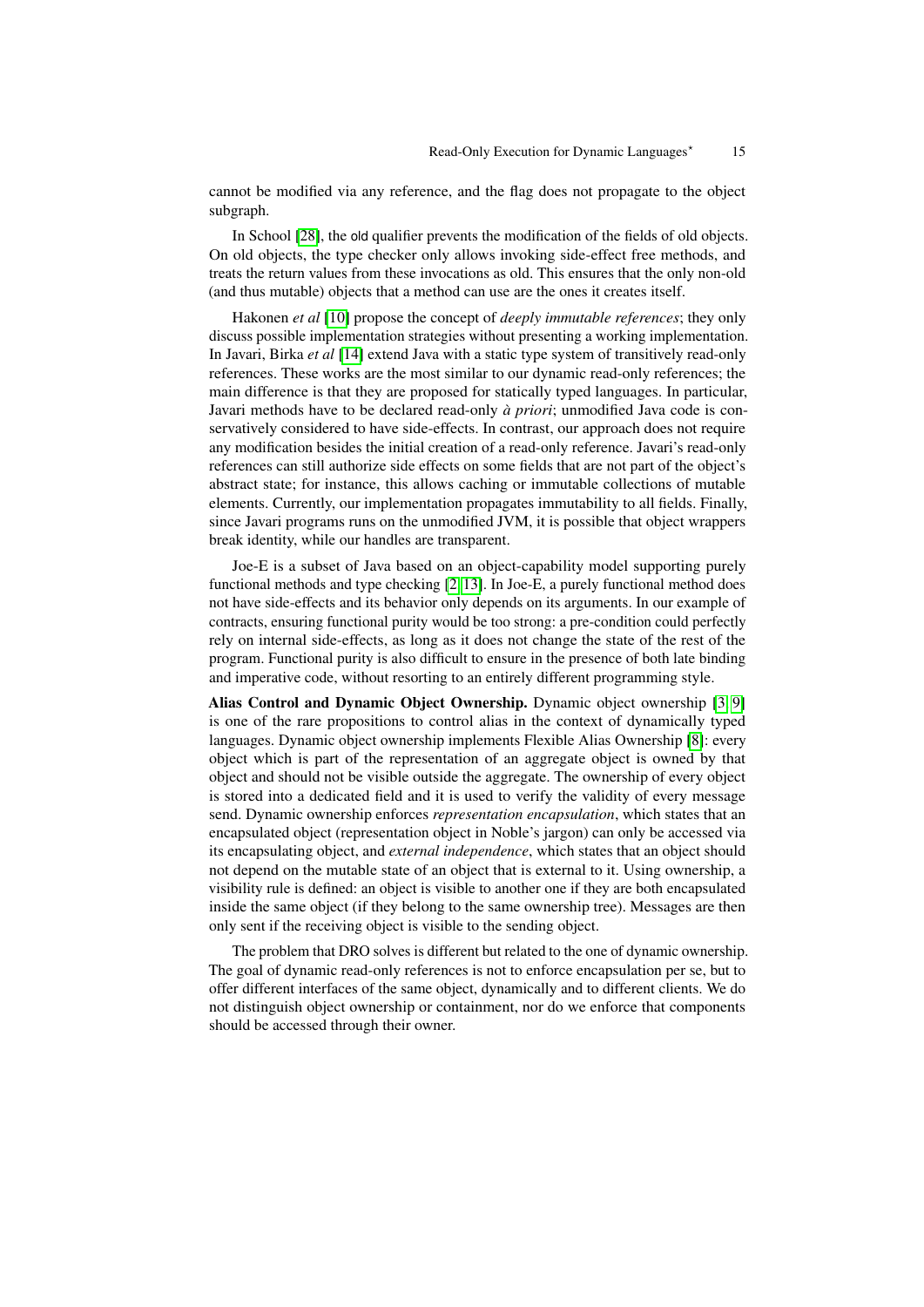Limiting interface approaches. Encapsulation policies [\[15,](#page-17-0) [16\]](#page-17-1) belong to the family of work that restrict interfaces. Like DRO, encapsulation policies have per-reference semantics. An object can expose different interfaces based on its different references. However, the approaches have two differences. First, there is no propagation of propriety in encapsulation policies. Second, DRO do not change the original object interface, and the cancellation occurs inside method body depending on the execution path, while with encapsulation policies forbid whole methods *à priori*.

In Erights [\[13\]](#page-16-10), capabilities are used to enforce security by not giving the possibility of a client to access the object interface. While the focus of DRO is different from capabilities (restricting interface), we plan to generalize it in the future to support capability-based security propagation [\[7\]](#page-16-4).

Context-Oriented Programming. ContextL [\[29\]](#page-17-14) provides a notion of *layers*, which define context-dependent behavioral variations. Layers are dynamically enabled or disabled based on the current execution context. To some extent, the work presented in this paper is related to context-oriented programming: the behavior of an object is modified depending on a context [\[26\]](#page-17-11). But other than prior work on context oriented programming, our read-only context is not purely defined by the thread of execution. With DRO, the propagation of changed behavior is dynamic and lazily following the flow of data in the application. Scoping side-effects has been the focus of two recents works. Worlds [\[30\]](#page-17-15) provide a way to control and scope side-effects in Javascript. Tanter proposed a more flexible scheme: contextual values [\[31\]](#page-17-16) are scoped by a very general context function.

Aspect-Oriented Programming. The idea to dynamically on the fly change code based on control flow has been used for realizing *continuous weaving* [\[32\]](#page-17-17). Here join-point shadows are introduced in the code on the fly (and lazily) at runtime based on actual control flow. Contrary to our work the change of code does not happen per reference. delMDSOC [\[20,](#page-17-5) [33\]](#page-17-18) is a delegation based machine model for AOP. Hidden proxies are introduced to model join points as *loci of late binding*. Similar to the implementation described in this paper, transparent proxies override the methods of an object to introduce calls to advice code. Proxies can be scoped towards the current thread. Continuous weaving is used to model control flow pointcuts. One basic difference to our work is that the goal of delMDSOC is to define a general execution substrate for AOP systems. As future work, we plan to explore how to map our read-only model to delMDSOC.

## 9 Conclusion

Being able to assert that during a given scope an object cannot be modified is a valuable property, for example for assertions and design-by-contract. While most existing prior work focused on type systems to support the confinement and controlled accesses to aliases, there is a need to offer a solution for latently typed languages where a static approach is not possible. In this paper, we present Dynamic Read-Only references. Our solution to the propagation of immutability is based on the dynamic propagation of the property following the object graph, lazily driven by the control flow of the program.

Our future work is to understand what abstractions should be proposed to the programmer to control the scope of the propagation. In addition, following [\[7\]](#page-16-4), we would like to see if the same mechanism can be applied to various alias semantics: immutable, borrowed, unique, shared. Finally one question we want to investigate is how the concepts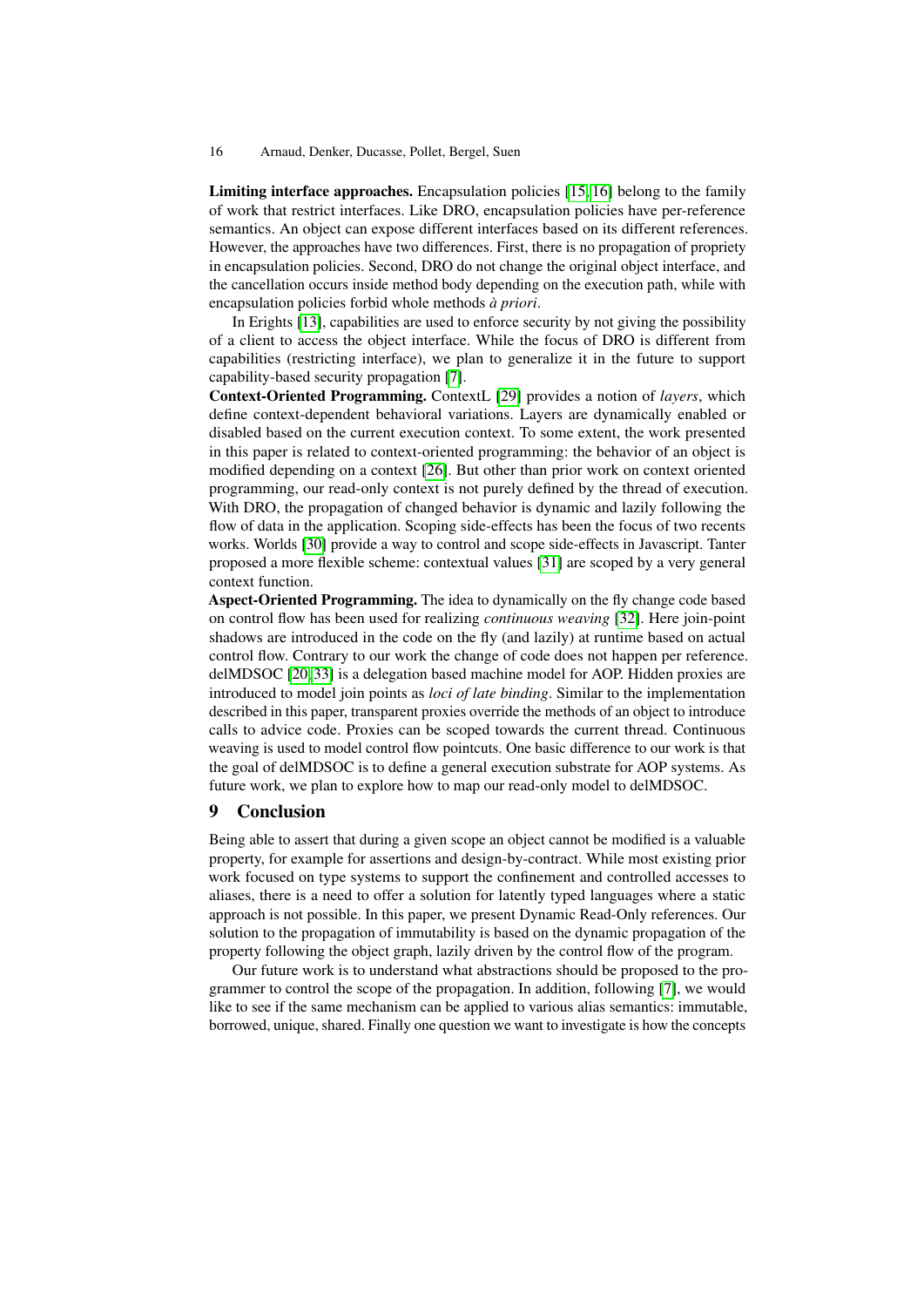17

presented here can be applied to offer a basis for security abstractions in dynamically typed languages.

Acknowledgments We warmly thank James Noble for his excellent feedback on early versions of the paper and discussions about *ConstraintedJava*. We gratefully acknowledge the financial support of the DGA of the French government for the grant of M. Suen. M. Denker gratefully acknowledges the financial support of the Swiss NSF for the project "Biologically inspired Languages for Eternal Systems" (SNF Project No. PBBEP2-125605, Apr. 2009 - Mar. 2010). This work has been partially sponsored by the STICAmSud CoRea Project and the European Smalltalk User Group. [5](#page-16-12)

## References

- <span id="page-16-0"></span>1. Meyer, B.: Applying design by contract. IEEE Computer (Special Issue on Inheritance & Classification) 25(10) (October 1992) 40–52
- <span id="page-16-1"></span>2. Finifter, M., Mettler, A., Sastry, N., Wagner, D.: Verifiable functional purity in java. In: Proceedings of CCS'08. (2008) 27–31
- <span id="page-16-2"></span>3. Donald, G., James, N.: Dynamic ownership in a dynamic language. In Costanza, P., Hirschfeld, R., eds.: Proceedings of the 2007 Symposium on Dynamic Languages, DLS 2007, ACM (2007) 41–52
- <span id="page-16-3"></span>4. Hogg, J.: Islands: aliasing protection in object-oriented languages. In: Proceedings of the 6th Annual Conference on Object-Oriented Programming Systems, Languages and Applications (OOPSLA'91). (1991) 271–285
- <span id="page-16-7"></span>5. Almeida, P.S.: Balloon types: Controlling sharing of state in data types. In: Proceedings of ECOOP '97. LNCS, Springer Verlag (June 1997) 32–59
- <span id="page-16-5"></span>6. Clarke, D.G., Potter, J.M., Noble, J.: Ownership types for flexible alias protection. In: Proceedings OOPSLA '98, ACM Press (1998) 48–64
- <span id="page-16-4"></span>7. Boyland, J., Noble, J., Retert, W.: Capabilities for sharing, a generalisation of uniqueness and read-only. In: Lecture Notes In Computer Science; Vol. 2072. (2001)
- <span id="page-16-6"></span>8. Noble, J., Vitek, J., Potter, J.: Flexible alias protection. In: ECOOP '98 – Object-Oriented Programming, 12th European Conference, Brussels, Belgium. Volume 1445 of LNCS. (July 1998) 158–185
- <span id="page-16-8"></span>9. Noble, J., Clarke, D., Potter, J.: Object ownership for dynamic alias protection. In: Proceedings TOOLS '99. (November 1999) 176–187
- <span id="page-16-9"></span>10. Hakonen, H., Leppänen, V., Raita, T., Salakoski, T., Teuhola, J.: Improving object integrity and preventing side effects via deeply immutable references. In: Fenno-Ugric Symposium on Software Technology. (1999) 139–150
- 11. Miller, M.S., Shapiro, J.S.: Paradigm regained: Abstraction mechanisms for access control. In: Proceedings of the Eigth Asian Computing Science Conference. (2003) 224–242
- 12. Fong, P.W.L., Zhang, C.: Capabilities as alias control: Secure cooperation in dynamically extensible systems. Technical report, Department of Computer Science, University of Regina  $(2004)$
- <span id="page-16-10"></span>13. Miller, M.S.: Robust Composition: Towards a Unified Approach to Access Control and Concurrency Control. PhD thesis, Johns Hopkins University, Baltimore, Maryland, USA (May 2006)
- <span id="page-16-11"></span>14. Birka, A., Ernst, M.D.: A practical type system and language for reference immutability. In: Proceedings of OOPSLA'2004. (2004) 35–49

<span id="page-16-12"></span><sup>5</sup> <http://www.esug.org>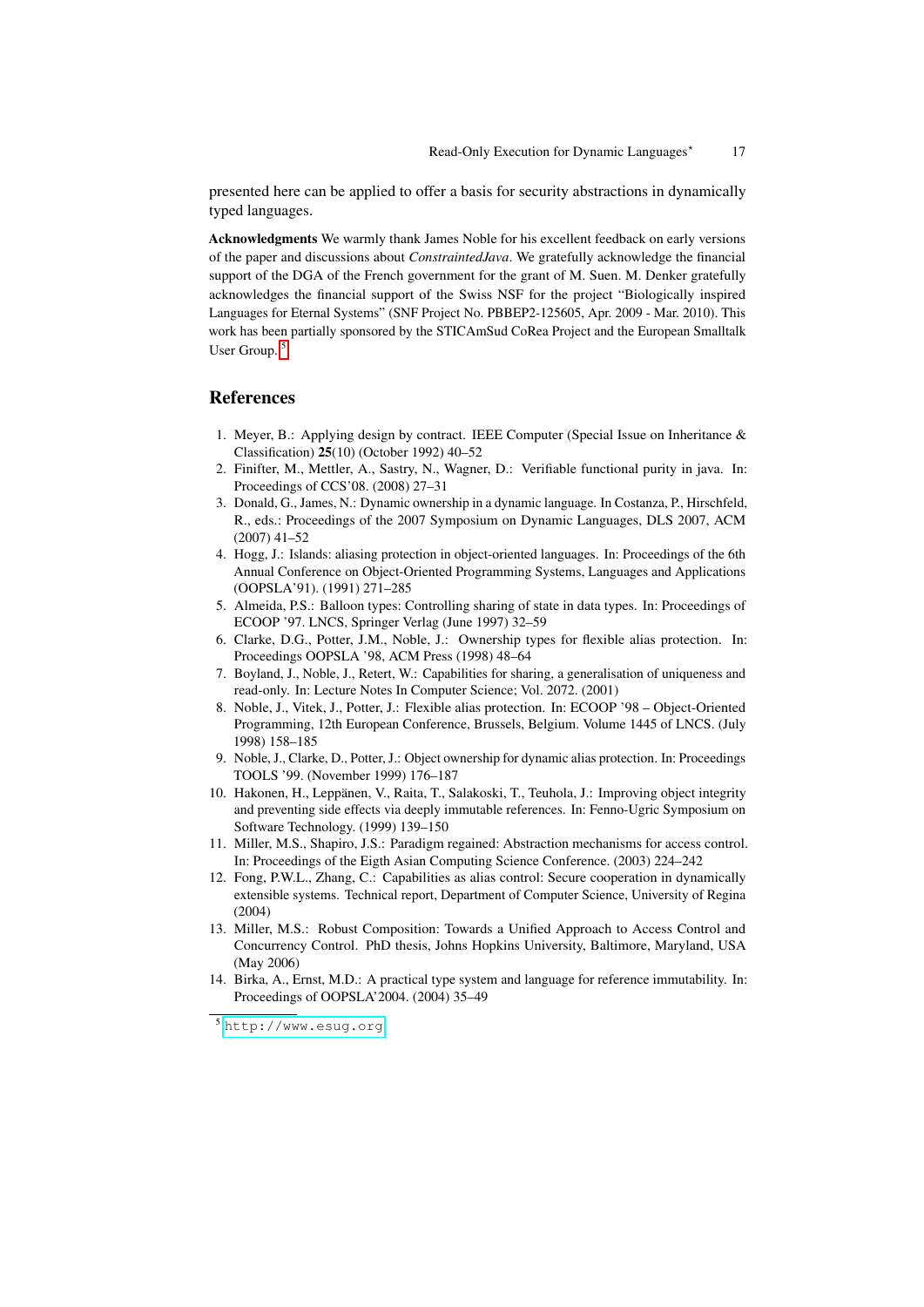- 18 Arnaud, Denker, Ducasse, Pollet, Bergel, Suen
- <span id="page-17-0"></span>15. Schärli, N., Ducasse, S., Nierstrasz, O., Wuyts, R.: Composable encapsulation policies. In: Proceedings of European Conference on Object-Oriented Programming (ECOOP'04). Volume 3086 of LNCS., Springer Verlag (June 2004) 26–50
- <span id="page-17-1"></span>16. Schärli, N., Black, A.P., Ducasse, S.: Object-oriented encapsulation for dynamically typed languages. In: Proceedings of 18th International Conference on Object-Oriented Programming Systems, Languages and Applications (OOPSLA'04). (October 2004) 130–149
- <span id="page-17-2"></span>17. Bergel, A., Ducasse, S., Nierstrasz, O., Wuyts, R.: Stateful traits and their formalization. Journal of Computer Languages, Systems and Structures 34(2-3) (2008) 83–108
- <span id="page-17-3"></span>18. Friedman, D.P., Wand, M.: Reification: Reflection without metaphysics. In: LFP '84: Proceedings of the 1984 ACM Symposium on LISP and functional programming, New York, NY, USA, ACM (1984) 348–355
- <span id="page-17-4"></span>19. Lienhard, A.: Dynamic Object Flow Analysis. Phd thesis, University of Bern (December 2008)
- <span id="page-17-5"></span>20. Haupt, M., Schippers, H.: A machine model for aspect-oriented programming. In: Proceedings of European Conference on Object-Oriented Programming (ECOOP'07). Volume 4609 of LNCS., Springer Verlag (2007) 501–524
- <span id="page-17-6"></span>21. Gamma, E., Helm, R., Johnson, R., Vlissides, J.: Design Patterns: Elements of Reusable Object-Oriented Software. Addison Wesley, Reading, Mass. (1995)
- <span id="page-17-7"></span>22. Pascoe, G.A.: Encapsulators: A new software paradigm in Smalltalk-80. In: Proceedings OOPSLA '86, ACM SIGPLAN Notices. Volume 21. (November 1986) 341–346
- <span id="page-17-8"></span>23. Flatt, M., Krishnamurthi, S., Felleisen, M.: A programmer's reduction semantics for classes and mixins. Technical Report TR 97-293, Rice University (1999)
- <span id="page-17-9"></span>24. Denker, M., Ducasse, S., Tanter, É.: Runtime bytecode transformation for Smalltalk. Journal of Computer Languages, Systems and Structures 32(2-3) (July 2006) 125–139
- <span id="page-17-10"></span>25. Ducasse, S.: Evaluating message passing control techniques in Smalltalk. Journal of Object-Oriented Programming (JOOP) 12(6) (June 1999) 39–44
- <span id="page-17-11"></span>26. Hirschfeld, R., Costanza, P., Nierstrasz, O.: Context-oriented programming. Journal of Object Technology 7(3) (March 2008)
- <span id="page-17-12"></span>27. Denker, M., Suen, M., Ducasse, S.: The meta in meta-object architectures. In: Proceedings of TOOLS EUROPE 2008. Volume 11 of LNBIP., Springer-Verlag (2008) 218–237
- <span id="page-17-13"></span>28. Ierusalimschy, R., de la Rocque Rodriguez, N.: Side-effect free functions in object-oriented languages. Computer Languages 3/4(21) (1995) 129–146
- <span id="page-17-14"></span>29. Costanza, P., Hirschfeld, R.: Language constructs for context-oriented programming: An overview of ContextL. In: Proceedings of the Dynamic Languages Symposium (DLS) '05, co-organized with OOPSLA'05, New York, NY, USA, ACM (October 2005) 1–10
- <span id="page-17-15"></span>30. Warth, A., Kay, A.: Worlds: Controlling the scope of side effects. Technical Report RN-2008- 001, Viewpoints Research (2008)
- <span id="page-17-16"></span>31. Tanter, É.: Contextual values. In: Proceedings of the 4th ACM Dynamic Languages Symposium (DLS 2008), Paphos, Cyprus, ACM Press (jul 2008) To appear.
- <span id="page-17-17"></span>32. Hanenberg, S., Hirschfeld, R., Unland, R.: Morphing aspects: incompletely woven aspects and continuous weaving. In: AOSD '04: Proceedings of the 3rd international conference on Aspect-oriented software development, New York, NY, USA, ACM (2004) 46–55
- <span id="page-17-18"></span>33. Schippers, H., Janssens, D., Haupt, M., Hirschfeld, R.: Delegation-based semantics for modularizing crosscutting concerns. In: OOPSLA '08: Proceedings of the 23rd ACM SIGPLAN conference on Object oriented programming systems languages and applications, New York, NY, USA, ACM (2008) 525–542
- <span id="page-17-19"></span>34. Flatt, M., Krishnamurthi, S., Felleisen, M.: Classes and mixins. In: Proceedings of the 25th ACM SIGPLAN-SIGACT Symposium on Principles of Programming Languages, ACM Press (1998) 171–183
- <span id="page-17-20"></span>35. Felleisen, M., Hieb, R.: The revised report on the syntactic theories of sequential control and state. Theor. Comput. Sci. 103(2) (1992) 235–271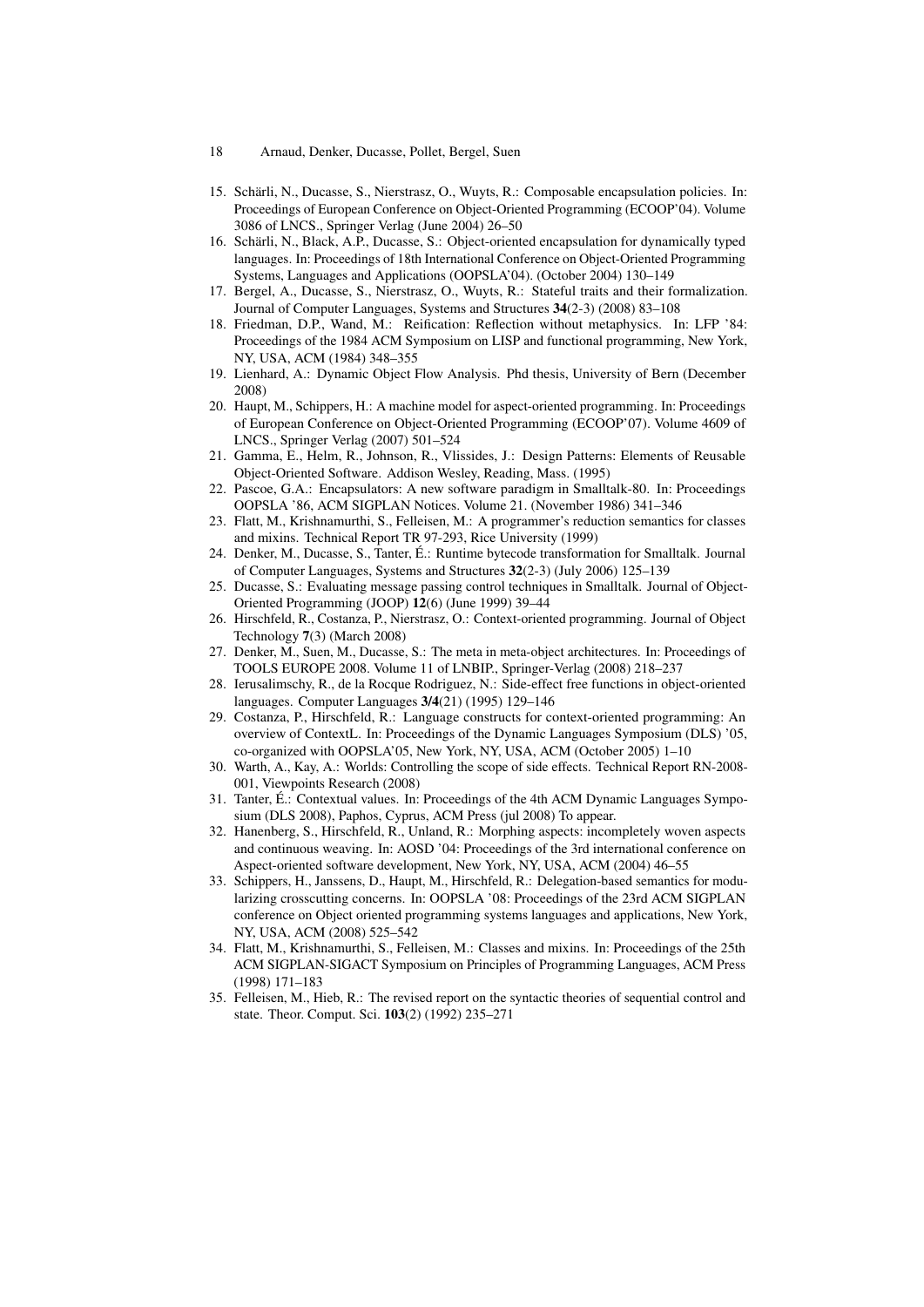$P = \text{def} n^* e$  $\textit{def}n = \textbf{class } c \textbf{ extends } c \text{ } \{ \text{ } f^* \text{meth}^* \text{ } \}$  $e = new c \mid x \mid self \mid nil$  $| f | f = e | e.m(e^*)$  $\vert$  super.  $m(e^*)$  | let  $x=e$  in e *meth* =  $m(x^*) \{ e \}$  $c = a$  class name | Object  $f = a$  field name  $m = a$  method name  $x = a$  variable name

#### <span id="page-18-0"></span>Fig. 7. SMALLTALKLITE syntax

```
\epsilon = v | new c | x | self | \epsilon.f | \epsilon.f = \epsilon | \epsilon.m(\epsilon^*) | super\langle o, c \rangle.m(\epsilon^*) | let x = \epsilon in \epsilonE = [\ ] \ \ | \ \ o.f = E \ | \ E.m(\epsilon^*) \ | \ \ o.m(v^* E \ \epsilon^*)|\operatorname{super}\langle o, c \rangle.m(v^* E \epsilon^*)| let x= E in \epsilonv, o = \mathsf{nil} \mid \mathsf{oid}
```
#### <span id="page-18-1"></span>Fig. 8. SMALLTALKLITE annotated syntax

## Appendix: SMALLTALKLITE

The syntax of SMALLTALKLITE is shown in Figure [7.](#page-18-0) SMALLTALKLITE is similar to CLASSICJAVA, but eliding the features related to static typing.

To simplify the reduction semantics of SMALLTALKLITE, we adopt an approach similar to that used by Flatt *et al* [\[34\]](#page-17-19), we annotate field accesses and super sends with additional static information that is needed at "run-time". This annotated syntax is shown in Figure [8.](#page-18-1) The figure also specifies the evaluation contexts for the annotated syntax in Felleisen and Hieb's notation [\[35\]](#page-17-20).

 $P \vdash \langle \epsilon, \mathcal{S} \rangle \hookrightarrow \langle \epsilon', \mathcal{S}' \rangle$  means that we reduce an annotated expression  $\epsilon$  in the context of a (static) program P and a (dynamic) store of objects S to a new expression  $\epsilon'$  and (possibly) updated store S'. An annotated expression  $\epsilon$  is essentially an expression  $e$  in which field names are decorated with their object contexts, *i.e.*, f is translated to o.f, and super calls are decorated with their object and class contexts. Annotated expressions and their subexpressions reduce to a value, which is either an object identifier or nil. Subexpressions may be evaluated within an expression context E.

The store consists of a set of mappings from object identifiers  $oid \in \text{dom}(S)$  to tuples  $\langle c, \{f \mapsto v\}\rangle$  representing the class c of an object and the set of its field values. The initial value of the store is  $S = \{\}.$ 

Translation from the main expression to an initial annotated expression is specified out by the  $o[\![e]\!]_c$  function (see Figure [9\)](#page-19-0). This binds fields to their enclosing object context and binds self to the *oid* of the receiver. The initial object context for a program is nil. (*i.e.,* there are no global fields accessible to the main expression). So if e is the main expression associated to a program P, then  $\text{nil}\llbracket e \rrbracket_{\text{Object}}$  is the initial annotated element. The reductions are summarized in Figure [10.](#page-19-1)

new c [*new*] reduces to a fresh *oid*, bound in the store to an object whose class is c and whose fields are all nil. A (local) field access [*get*] reduces to the value of the field. Note that it is syntactically impossible to access a field of another object. The annotated expression notation  $o.f$  is only generated in the context of the object  $o.$  Field update

19